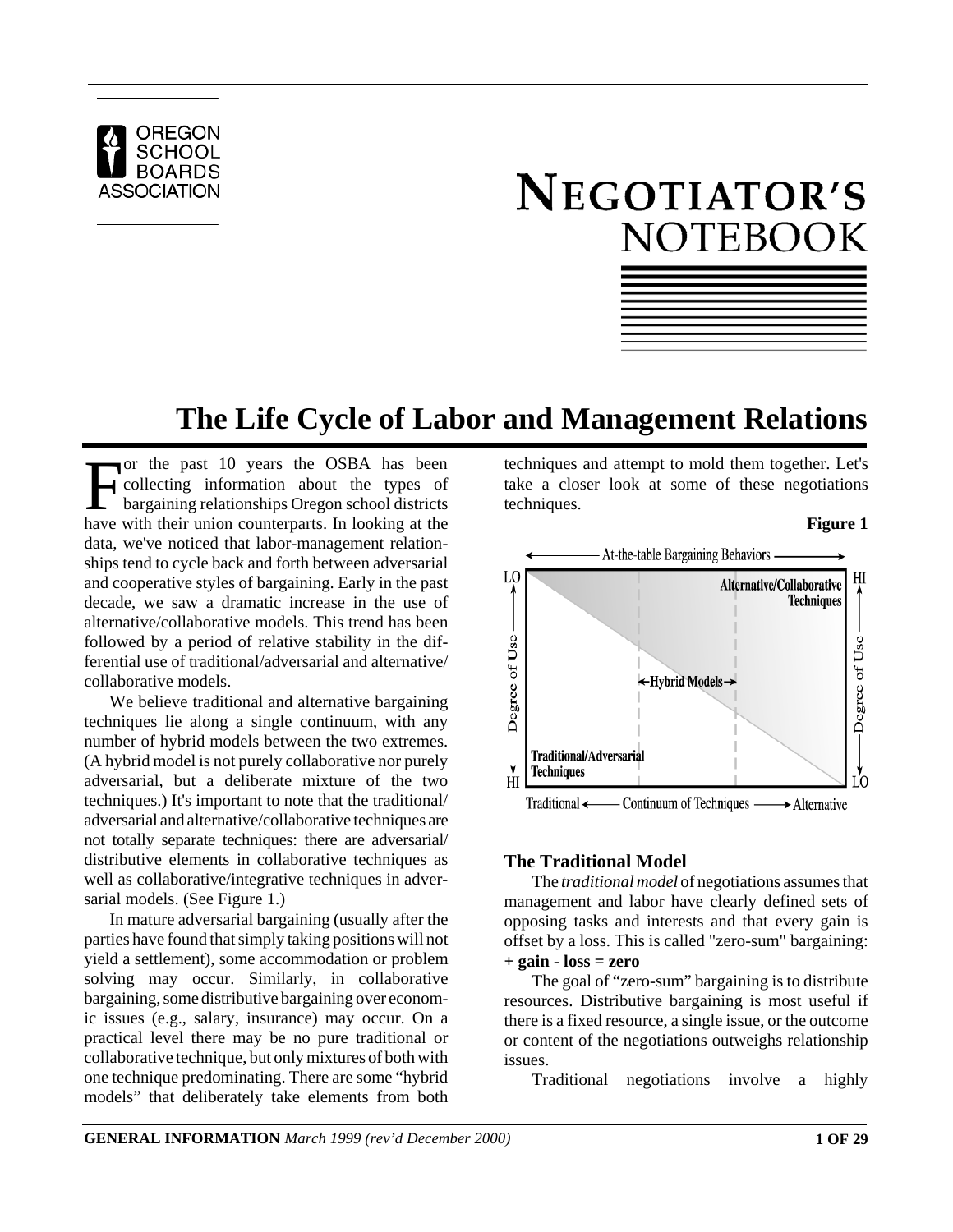

structured process, with each party exchanging written proposals and counterproposals. The proposals often include position statements that rationalize and justify positions taken by the parties. Each party demands concessions and pressures the other party to agree to those demands. Proposals are often packaged and issues are traded off. Both parties strive to maximize gains and minimize losses.

At the end of bargaining, the parties establish a formal contract to regulate the impact of management decisions and the rights of employees. Conflicts are resolved by uniform application of work rules and practices, and contract language is interpreted in a legislative fashion.

There are many different models of traditional bargaining, but four are used by Oregon school districts. (See Appendix A-1.)

R *Adversarial negotiations* are characterized by competing interests. The chief spokesperson typically is a professional negotiator. Written proposals and counterproposals are used. Concessions are made infrequently and many issues are linked together to make concessions more palatable.

R *Process-oriented adversarial negotiations* are characterized by the use of the collective bargaining process itself to focus on a narrow number of issues, usually economics. Mediation and the cooling-off period are used to gain strategic advantage to pressure the opposing party into concessions. Bargaining often is characterized by marathon sessions, or the use of *brinkmanship* bargaining during mediation or the 30 day cooling-off period.

R *Informal adversarial negotiations* usually do not involve a professional negotiator, but typically involve union presidents and superintendents engaging in informal discussions of bottom-line positions. Both parties apply gentle pressure and there usually is some type of gradual concession or movement. Issues are packaged early in the discussions. Written proposals usually are made only after considerable discussion. Sessions usually are of short duration and relatively low frequency.

R *Expedited traditional negotiations* typically

involve a limited number of issues discussed by both parties in a marathon bargaining session. The superintendent or board representative usually serves as the sole spokesperson. A professional negotiator often is not present but may be advising behind the scenes.

#### **Collaborative Bargaining**

At the other end of the continuum is collaborative bargaining. Collaborative bargaining is a generic term that describes a variety of bargaining methods: winwin bargaining, collegial bargaining, consensus bargaining, cooperative bargaining, integrative bargaining, mutual gains bargaining, collective gaining, and interest-based negotiations.<sup>1</sup> Collaborative bargaining involves a two-way discussion aimed at:

 $\Box$  increasing the quality and quantity of communication between the parties;

 $\Box$  focusing on joint resolution of problems;

 $\Box$  resolving issues with respect and dignity;

 $\Box$  improving working relationships between the parties; and

 $\Box$  enhancing the probability of successful negotiations.

Collaborative bargaining models place high value on individual participation and cooperation in the process. Instead of a competitive bargaining methodology, a joint problem-solving strategy is used for resolving conflicts between the parties. The structures and procedures are flexible, as opposed to the highly stylized conversations and debates in traditional models.

Continual communication problem solving and consultation characterize the atmosphere. Trust is established throughout the participatory process, with less reliance on specific contractual obligations and duties. Collaborative/integrative bargaining establishes comprehensive ongoing communications and problem-solving forums characterized by:

- $\Box$  consulting the other party before proceeding;
- $\Box$  understanding and being understood;
- $\Box$  being co-partners; and

<sup>&</sup>lt;sup>1</sup>"Interest-Based Bargaining" (IBB) or "Interest-Based Strategy" (IBS) appears to be the most popular terms in the late 1990s.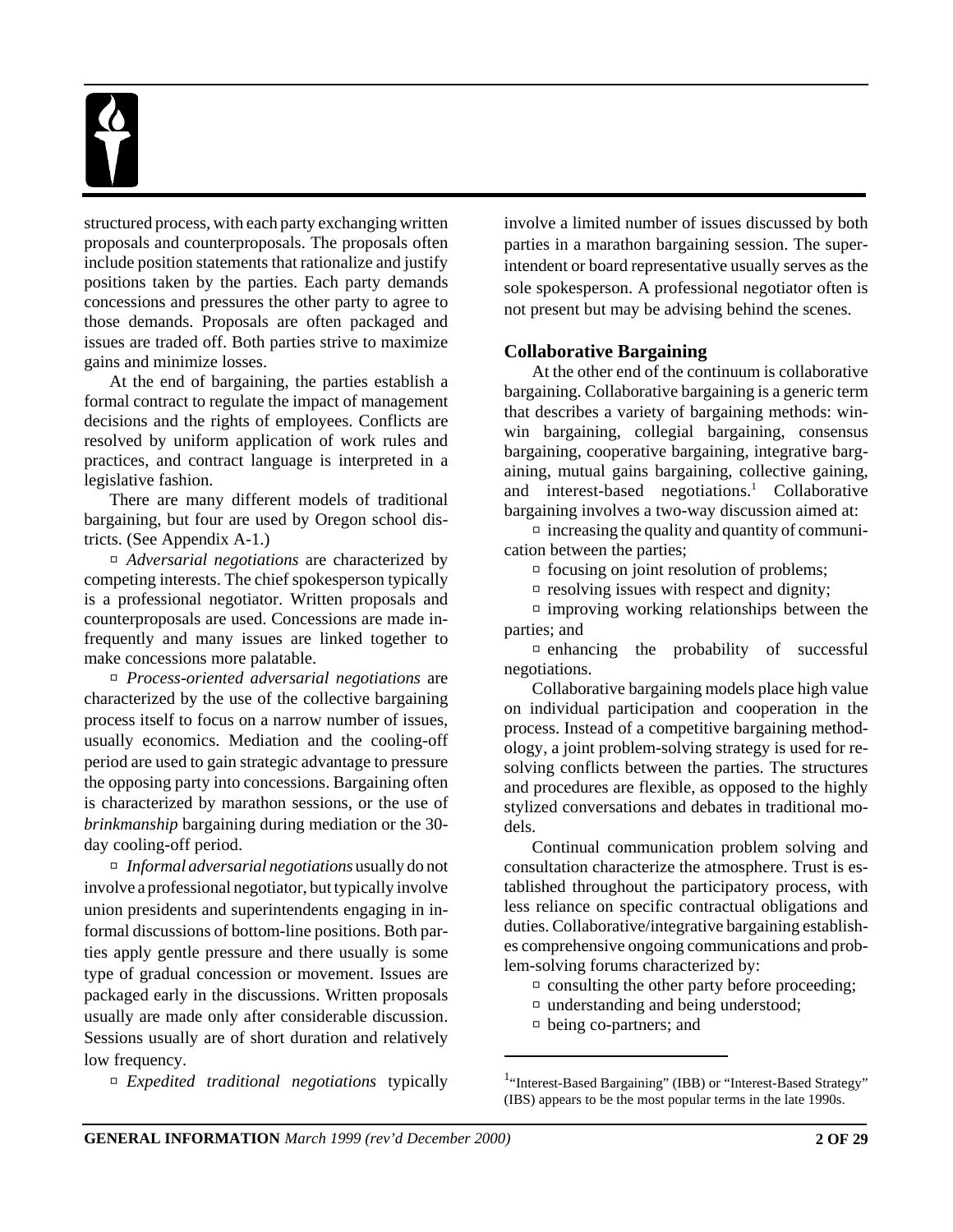

 $\Box$  developing a relationship that survives the differences between the parties.

There are four collaborative bargaining models used by Oregon school districts. (See Appendix A-2.)

1. *Informal collaborative/cooperative* bargaining is an informal style of bargaining similar to the informal adversarial model used in traditional bargaining. Typically, there are no extensive teams of individuals from either party. Negotiations are loosely structured, of short duration, with few meetings. Representation is by a union president and the superintendent or board chairperson. Issues tend to be limited and focused on solving problems rather than taking positions.

Differences between informal collaborative/ cooperative negotiations and the informal adversarial negotiations are found in the:

- $\Box$  attitudes of the participants;
- $\Box$  working relationships of the parties;
- $\Box$  amount of trust between the parties;
- $\Box$  number of issues raised during the negotiations;
- $\Box$  participants' personalities;
- $\Box$  balance and nature of the contract:

 $\Box$  ability to continue informal communications; and

 $\Box$  relative stability of the district's environment.

2. *Formal collaborative* bargaining involves some actual training in the interest-based process but does not require the presence of facilitators. Districts use a number of specific procedures geared to their own cultures. Districts feel considerable ownership over the extent and nature of the process. Written proposals and counterproposals may be used, but considerable time is spent identifying issues, clarifying mutual interests, and using some type of problemsolving technique. Typically, there is a mini-mal meeting structure. Marathon negotiation sessions, however, are common.

The Employment Relations Board's State Conciliation Service (ERB) uses a *formal collaborative model*, which includes a two-day joint training workshop in interest-based bargaining. The training includes an introduction to the principles of interest-based problem

solving using materials from *Getting to Yes*<sup>2</sup> as well as training on consensus decision-making. During training the parties develop written ground rules, and the ERB offers a facilitation option during actual negotiations. The ERB offers an interest-based mediation service if the parties request mediation under PECBA.

3. *U.S. Department of Labor interest-based negotiations program*. This model is a joint problemsolving process based on the parties' interest and a mutual stake in the future. The model requires an expedited procedure with one- to two-day marathon sessions and completion of the entire bargaining process within 30 days.

This program requires the parties to participate in a two-day training program. The training includes instruction on how the parties can self-facilitate the negotiations and if they agree, advocates from both sides may double as facilitators. The program requires the parties to formally identify issues, and emphasizes communications and clarification of interests. There is a structured problem-solving and brainstorming process, as well as options to establish written standards for judging the options in advance. There are no written proposals, and hard issues are tackled first. The process has a defined structure and the short time frame discourages the parties from raising a large number of issues. This model is most often used with classified employee bargaining units.

4. *The OEA-OSBA Collaborative Bargaining Model* is the most highly structured of the collaborative bargaining models used in Oregon. This model provides parties with a team of two facilitators, one from the Oregon Education Association and the other from the Oregon School Boards Association. Each facilitator has a background in bargaining and specific training in this non-traditional process.

Facilitators advocate for the process, not the parties. Advocates (Do you mean facilitators?) sometimes are present during negotiations, but their

<sup>2</sup> *Getting to Yes*, Roger Risher and William Ury, Penguin Books 2<sup>nd</sup> Edition, 1983.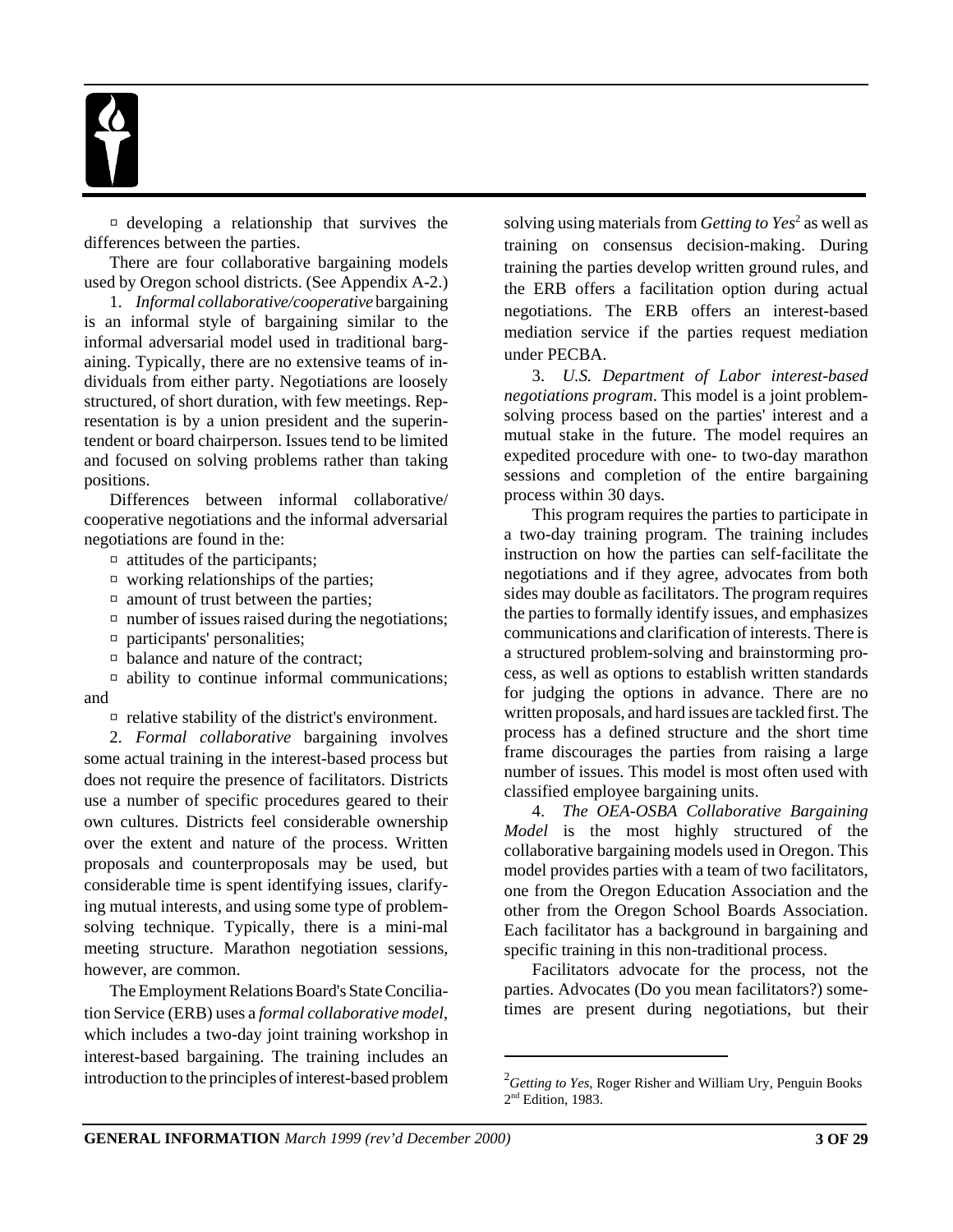

presence is optional and controlled by written ground rules. The facilitators conduct an unbiased assessment with each party to determine the school district's circumstances and to determine the parties' chances for success. Facilitators may make recommendations and/or describe the parties' strengths and weaknesses for embarking on this style of bargaining.

Typically, the bargaining takes place over a 9–12 week period, with an initial two-day (weekend) bargaining session. The parties then identify topics and divide into subcommittees to work on specific issues during a six- to eight-week period. At the end of this period the parties come together for a final two-day (weekend) session to reach agreement on a total contract settlement. The process specifies written ground rules.

Details on the OEA-OSBA Collaborative Bargaining Model can be found on pages 15–17 of the *Negotiator's Notebook* article "Examining Collaborative Bargaining Techniques," June 1995. Facilitators are present for the first weekend's bargaining session and are on call for subcommittee bargaining during the second weekend bargaining session. They also conduct a two-day training session to familiarize the parties with each step of the process.

#### **Labor-Management Roles and Relationships**

Labor and management take on various roles during the life of an agreement. The parties may interact in highly adversarial situations but also work to form strategic partnerships to further the mission of the organization. Their ability to play different roles, depending on the circumstances, creates inherent tension in the workplace. Specific internal or external factors may impact this dynamic tension.

For example, changes to the tenure law in 1997 caused increased teacher anxiety, which was then reflected in labor-management relations. The 1999 Fern Ridge strike took place because teachers mistakenly believed they needed to increase job protections to offset losses resulting from SB 880. This "external factor" (the passage of tenure legislation) impacted the labor relations of a district that had not dismissed a teacher in more than a decade.

Internal changes can also affect the level of tension in the workplace. Leadership changes in the union or the district can impact the relationship between the parties. A particularly contested disciplinary action or transfer also can act as a flash point. How the parties react to an event can move them backward or forward along the adversarial-collaborative continuum.

For example, at the end of the 1996-97 school year, the Portland School District superintendent announced the reconstitution (or re-staffing) of Humbolt Elementary School in an attempt to turn around disappointing student achievement growth. There was an immediate adversarial response from teachers who called the controversial decision a "kneejerk" reaction. Members of the school board expressed their support for reconstitution, and even U.S. Secretary of Education Richard Riley got invol-ved, saying, "If a school is bad and can't be changed, reconstitute it or close it down."

The union immediately filed a grievance trying to halt the action but agreed to an expedited hearing. A few days before the start of the 1997-98 school year, an arbitrator issued a decision in favor of the district; however, the controversy continued. Two years later, when a new superintendent was hired, he declared he would not use reconstitution again.

The roles the parties play under an existing agreement impact the roles they play during bargaining (and vice-versa). These roles will shape their views of which bargaining model is most useful to support their interests.

Appendix B shows some of the roles labor and management may play during the life of a contract. The roles each party plays reflect the relationship between labor and management, but they also may be chosen for their strategic value. For example, it may serve one of the parties' interests to collaborate on some issues but remain intractable on others. The key is whether the parties believe the roles they assume will help them to achieve their overall goals.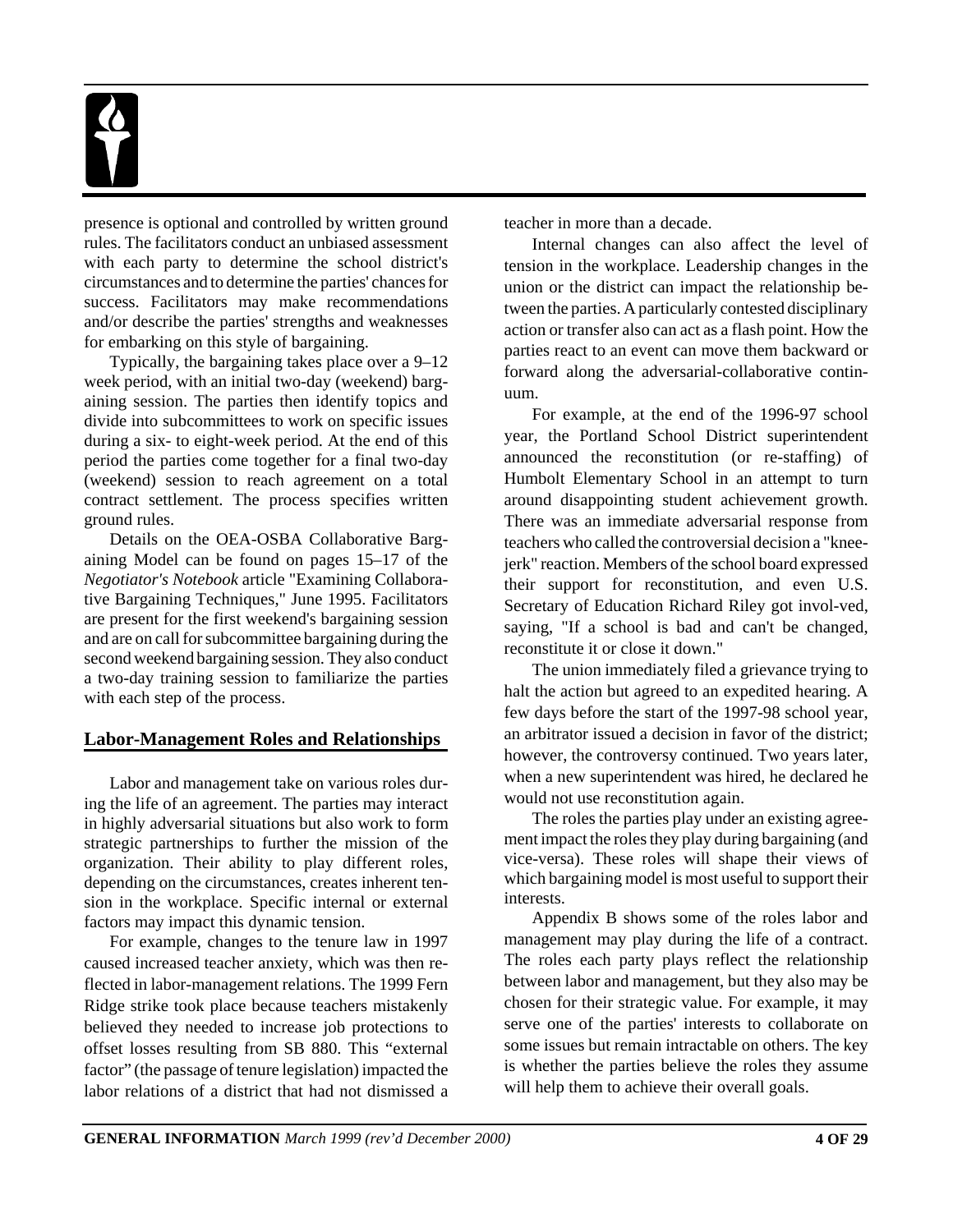

#### **Stages of Collective Bargaining3**

Why is collective bargaining cyclical in nature? Analyzing the process may provide some answers. There are four basic stages in collective bargaining:

 $\Box$  *Conflict* usually exists at the beginning of the bargaining relationship. It is characterized by the employer trying to maintain control, while the union responds with aggressive action in an effort to be recognized and strengthen its position.

R *Containment* follows, during which the employer recognizes that a relationship with the union is necessary. The union also recognizes the need to learn to live with the employer and begins to moderate its demands and rhetoric. Mutual suspicion and distrust from earlier conflicts remains, however.

□ *Accommodation* is reached when both parties attempt to achieve an agreement through reason and persuasion, rather than economic warfare. Typically, this stage begins when the parties begin to focus on local issues as opposed to regional or statewide issues. The emphasis shifts to building a relationship that recognizes both parties' needs.

□ *Cooperation* sees collaborative behavior at its highest level. The trust level is high and the parties are motivated to solve problems. Both sides work to protect and build the relationship. Communication is open and direct with informal discussions of real problems.

These stages describe the series of interactions when the parties use a traditional bargaining model. When a collaborative model is used, both parties agree to focus on stage four (cooperation) from the beginning. Appendix C represents the nature of bargaining dynamics.

#### **The Cyclical Nature of Collective Bargaining**

Over the course of negotiations, bargaining relationships may cycle from one model to another. These shifts may occur during a single bargaining session. Negotiators need to be aware of the models and stages of collective bargaining so they can understand why these shifts take place. They may even choose to change from one model to another. For example, the parties may decide at the outset to use a collaborative model throughout the negotiations, but when it comes to a particular issue (e.g., money) traditional elements may be used. Appendix D shows a diagram of the cycle between traditional and alternative bargaining.

A number of patterns have emerged from our 10 year study of school district relationships. Some districts have cultures of collaboration that sustain the use of formal or informal interest-based strategies. There may be some positional bargaining, but for the most part the relationships are cooperative. Other dis-tricts use a traditional approach over multiple con-tracts. This approach seems to fit them well and any efforts at collaboration are placed in a traditional framework. Other districts cycle toward the extremes of the continuum. We have identified three patterns:

1. the transition from traditional to collaborative;

2. the transition from collaborative to traditional; and

3. the impact of a strike or near-strike activity.

#### **The Impetus For Change**

OSBA survey data and our experience in collaborative and traditional bargaining offer some insights into why parties cycle between bargaining models.

#### **Adoption of a Collaborative Model**

First, the survey indicates districts are more inclined to change from traditional to collaborative bargaining because they believe the parties will reach a better outcome by working together. In many cases, the union initiates this change. Second, the survey indicates the shift to collaborative bargaining may result from prior contentious negotiations. Several re-

<sup>&</sup>lt;sup>3</sup>Namit, Chuck, Checking Your Negotiations Style: The Situational Negotiations Approach to Bargaining, Washington School Directors' Association, 1981, pg 8-17. Adapted from: Beavers, Mabry, B., Labor Relations and Collective Bargaining, The Ronald Press Co., 1966, pg. 66-67.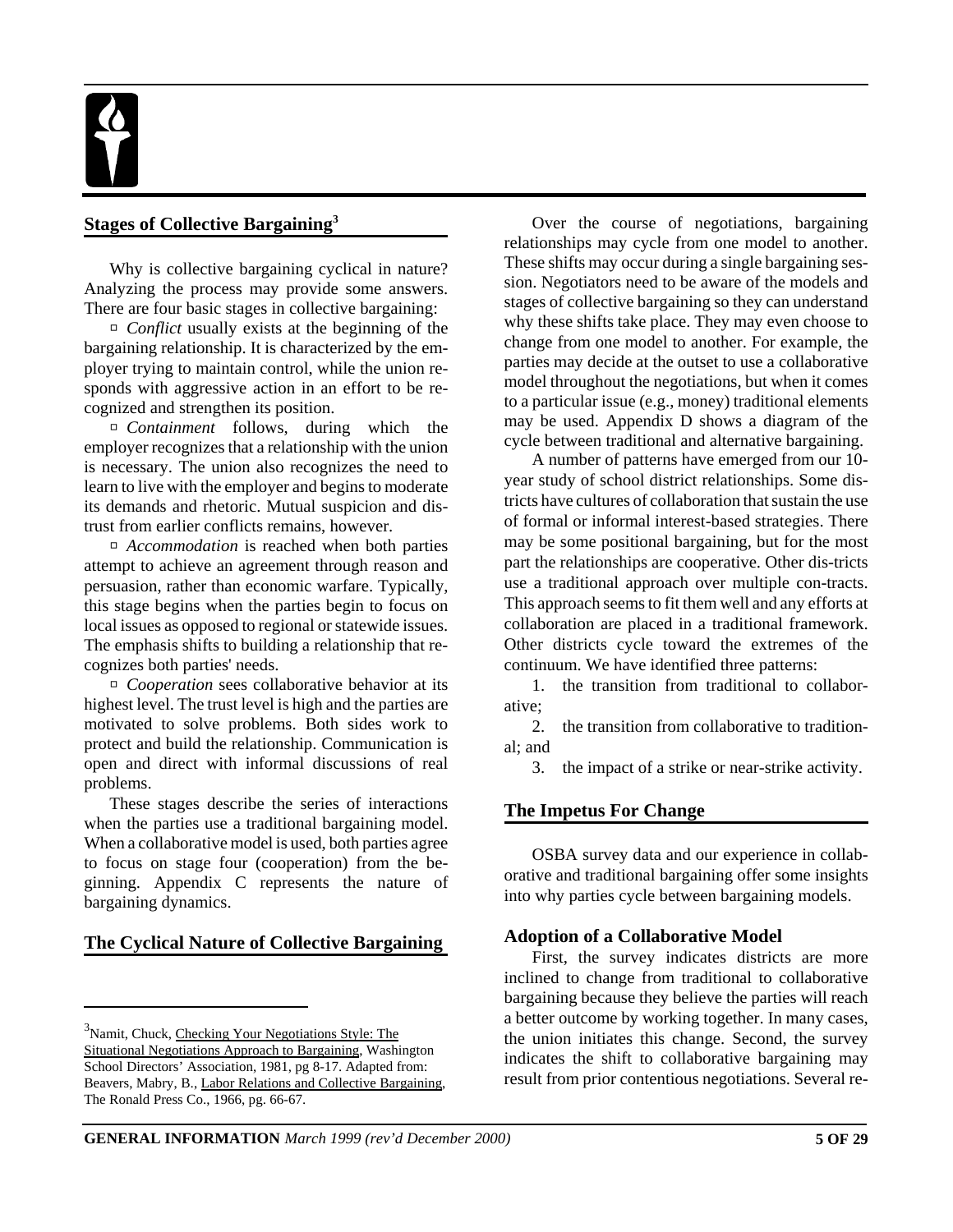

sponses note that previous negotiations left a bruised relationship between the district and the union and staff.

Third, change is brought on by the hiring of a new superintendent or the election of a new association president. Many survey responses indicate that personnel responsible for the negotiations initiate the change. Some shifts are the result of changes in board membership. Fourth, change is brought on by a strike or a near strike.

Fifth, change is brought on by a change in negotiators. In some instances the parties to the agreement either get rid of their professional negotiators or abandon the lead negotiator model for a team negotiation model.

Finally, change is brought on because financial constraints require the parties to negotiate collaboratively. A few respondents to the survey mention that mutual concerns about PERS made both parties move toward using the collaborative model.

In summary, the reasons for the adoption of a collaborative approach are:

1. Both parties believe alternative models will be more successful.

2. Past negotiations have failed to meet the parties' goals.

3. New leadership promotes trust and risk-taking.

4. After high-conflict negotiations or a strike, the parties want labor peace.

5. Negotiators have new or different sets of skills.

#### **Adoption of a Traditional Model**

The research and our experience also shed some light on why parties move from a collaborative to a traditional model. In some instances the parties begin with a collaborative approach at the outset. During negotiations, however, this approach breaks down and the parties decide to revert back to a traditional model of bargaining. In other instances new personnel not familiar with collaborative bargaining or suspicious of the process choose to switch. In a few instances, a change occurs when some members of either party do not believe the collaborative process is meeting their needs and consequently become critical of the process. Finally, some districts change because of a financial or other crisis in the district, which is used to rationalize the change. In summary, the reasons for adopting a traditional approach are:

1. The process breaks down through lack of training or facilitation.

2. Personnel changes raise power and/or governance issues.

3. Members of either party believe the process does not reflect their interests.

4. A crisis, financial or otherwise, disrupts internal power relationships.

#### **Impact of Strike**

The impact of strikes or near-strikes on collective bargaining is of particular interest. Since 1974 Oregon school districts have been involved in only 18 strikes. As Appendix E shows, school districts have experienced a great deal of labor peace, considering the number of contracts negotiated each year. Although a strike or near-strike may bring a shift in the bargaining model, typically it is not the major impetus for change. Its collateral effect may be more significant, however. The most common reaction to a strike in another district is, "We sure don't want to do that. We need to avoid a strike at all costs!"

#### **The Shift from the Traditional to the Collaborative Model**

Each year the OSBA surveys school districts on the results of their bargaining, including whether they use a collaborative or traditional model. These surveys have been conducted since 1993 and are completed by an average 81 percent of districts each year. For the purposes of the survey, traditional bargaining is defined as: "A bargaining process often characterized by adversarial and confrontational strategies." Alternative/ collaborative bargaining is defined as: "A bargaining process incorporating problem-solving, trust, and co-operation."

As Appendix F shows, there was a dramatic in-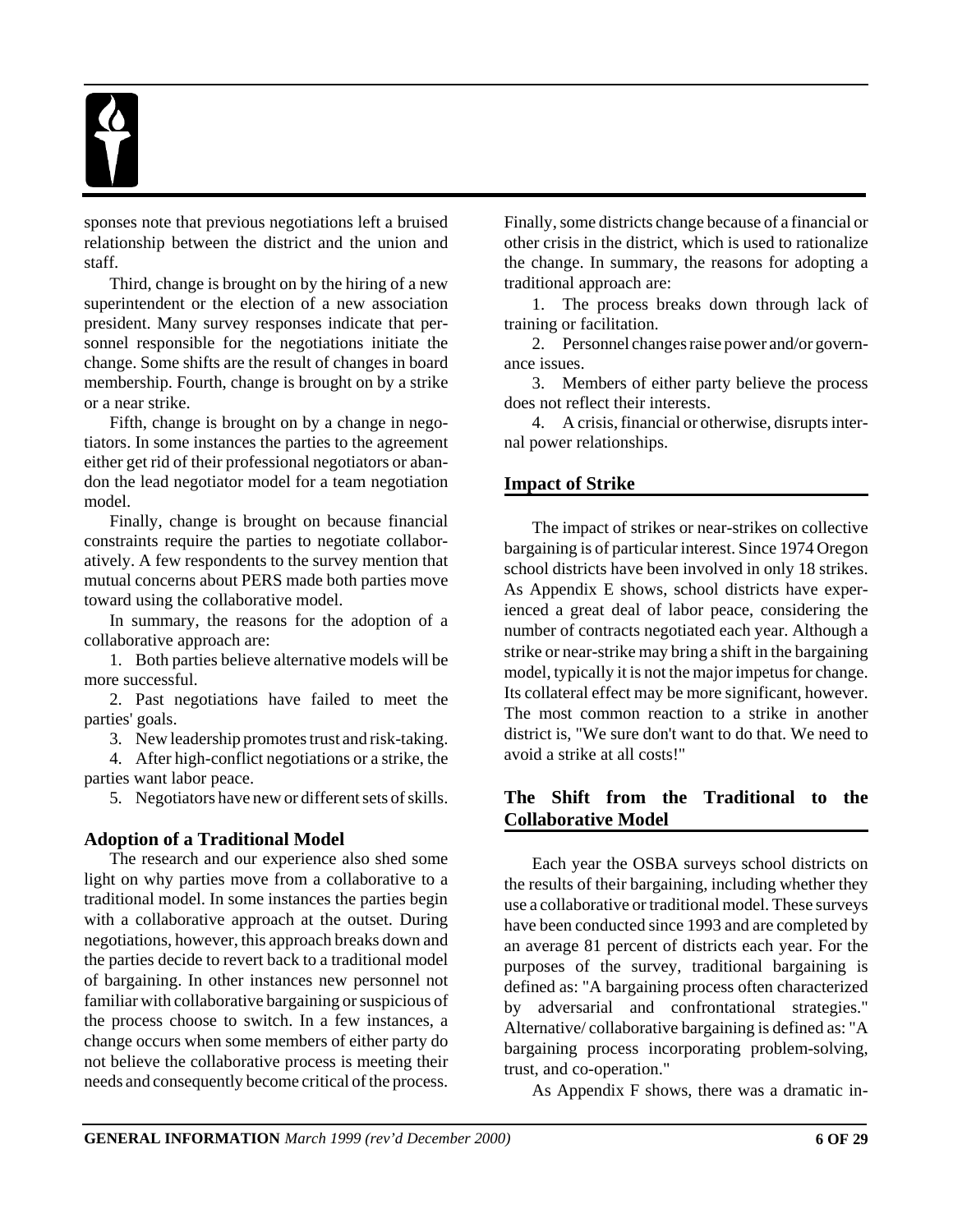

crease in districts reporting the use of an alternative model of bargaining from the 1993-94 school year. Interest in alternative models among school districts was high in the late 1980s. Work on the development of the OEA-OSBA model started in 1989, and the model debuted in the 1990-91 school year. As knowledge of different models increased, more districts started to use them.

After this initial surge, the growth in alternative bargaining plateaued with at least 56 percent of districts using a collaborative model, which has only increased to 59% by 2000-2001. We do not know how many districts use a purely collaborative model and how many use a hybrid model. Despite an increase in the use of collaborative techniques, they have not totally replaced traditional techniques. As the chart indicates, traditional bargaining is still chosen by 49% of Oregon's school districts in 2000-2001. (See Appendix G for data).

#### **Does Collaborative Bargaining Affect Wages?**

The bargaining model chosen by a district does not necessarily determine the size of wage increases. Appendix H shows the average increase from 1994- 2001 according to size of district. Statewide averages show that in the seven years this survey has been conducted, alternative methods have resulted in higher wage increases four times. The difference is less than a percent, however.

There are some differences based on size of district, however. The larger the district, the more likely it is that alternative bargaining brought larger wage increases. In the 3000+ ADM category, this is true every year; in the 1000-2999 ADM category, five years; in the 500-999 ADM category, three years; in the 100-499 ADM category, four years; and in the 1-99 ADM category, two years.

#### **Putting it all Together**

Based on the data gathered from surveys and our own experience in labor-management relations, we believe the following to be true:

1. Traditional/adversarial and alternative/ collaborative strategies are points along the same continuum, rather than totally separate techniques.

2. Collaborative or interest-based strategies have not replaced traditional/adversarial models but seem to exist in dynamic tension with them.

3. Growth in the use of collaborative techniques appears to have plateaued in Oregon.

4. There appears to be a life cycle to labormanagement relations and the use of a particular bargaining model.

5. School districts have a choice among different bargaining models within a traditional or collaborative framework, as well as hybrid models.

6. On a practical level, there may be no pure traditional or pure collaborative techniques, but simply mixtures of both with one technique predom-inating.

7. Labor and management play various roles during the life of an agreement, ranging from highly adversarial to strategic partnerships.

8. The differing roles create inherent tension in the workplace. Internal or external factors may cause the parties to alter this dynamic tension.

9. The labor-management relationship and collective bargaining are cyclical over time. Three patterns have emerged from the data:

a) Adoption of a collaborative model

- b) Adoption of a traditional model
- c) Impact of a strike

10. The effect of collaborative vs. traditional bargaining on economics (as reflected by the average BA percent increase to salary schedules) appears to be mixed. In larger districts, collaborative bargaining appears to give unions a modest advantage over traditional methods.

*By: Ron Wilson, Director of Labor Relations*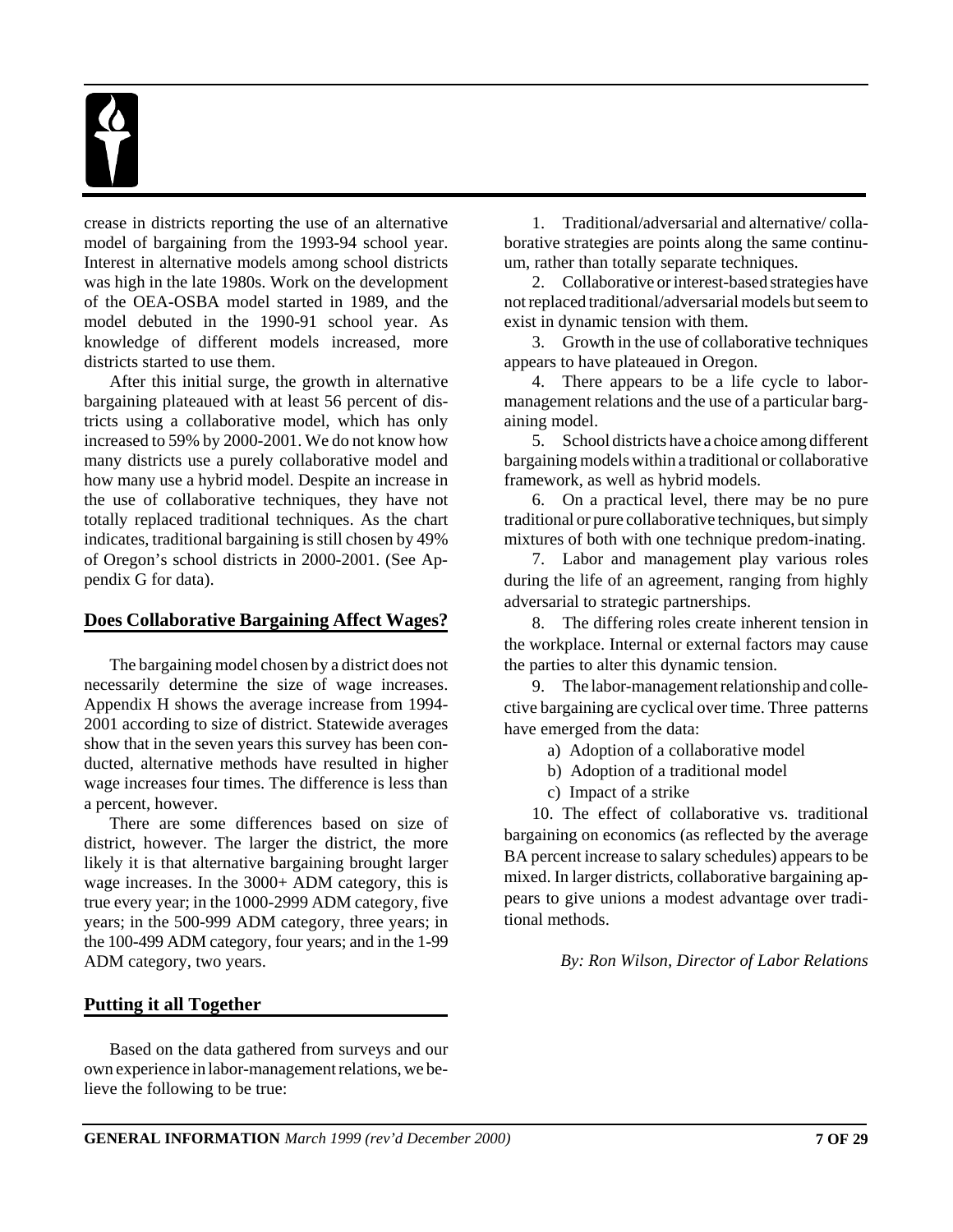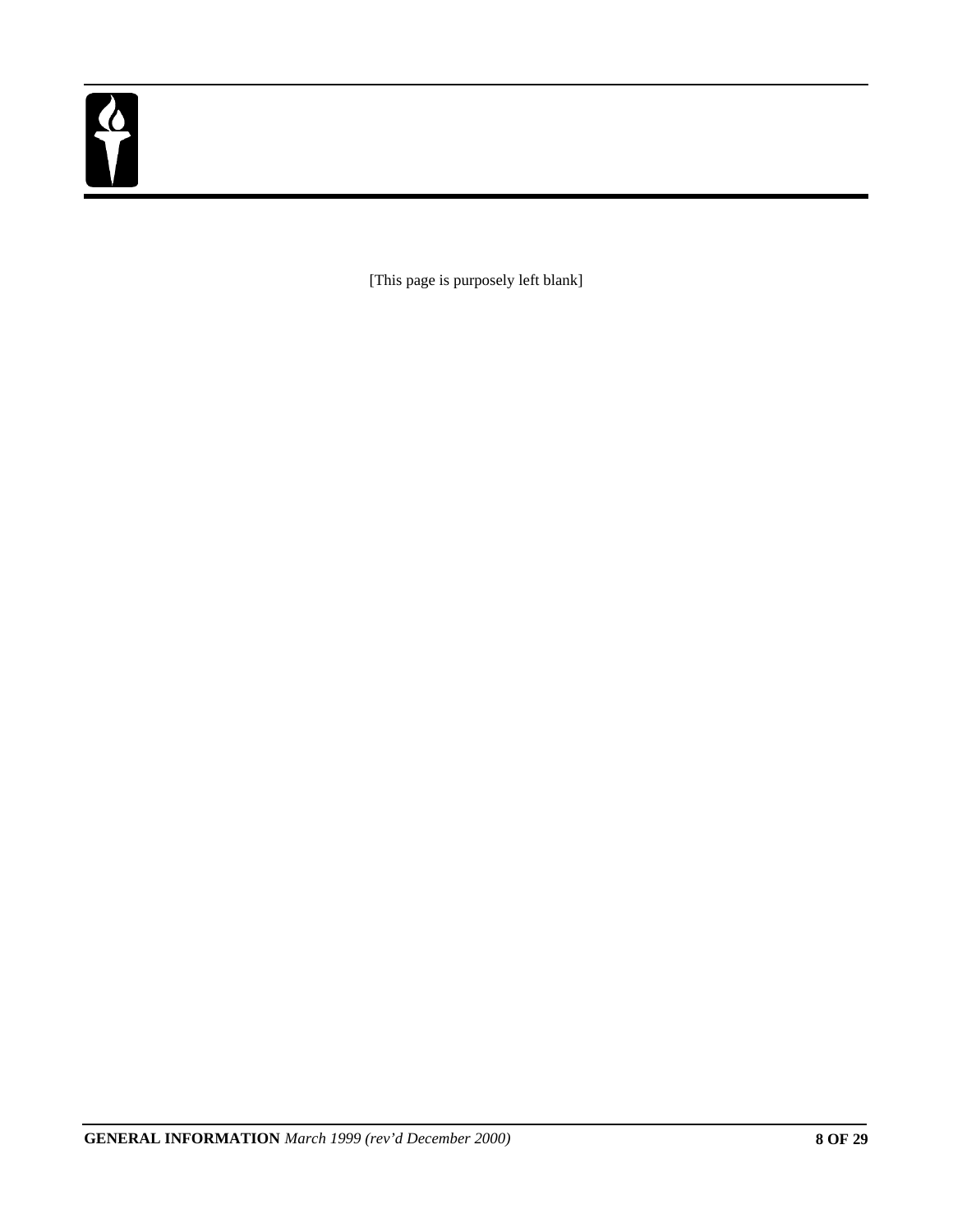

## **Traditional Bargaining Models in Oregon School Districts**

| <b>Type</b>                                  | Origins                                                                                                                                                        | Advocate<br>Presence/<br>Input                                                             | <b>Team</b><br><b>Structure</b>                                                                                                                                                                                                                  | Participant<br><b>Training</b>              | <b>Process</b>                                                                                                                                                                                                                                                                           | <b>Sessions\Time</b><br>Frame                                                                                                                                               | Ground<br><b>Rules</b>                                                     |
|----------------------------------------------|----------------------------------------------------------------------------------------------------------------------------------------------------------------|--------------------------------------------------------------------------------------------|--------------------------------------------------------------------------------------------------------------------------------------------------------------------------------------------------------------------------------------------------|---------------------------------------------|------------------------------------------------------------------------------------------------------------------------------------------------------------------------------------------------------------------------------------------------------------------------------------------|-----------------------------------------------------------------------------------------------------------------------------------------------------------------------------|----------------------------------------------------------------------------|
| Adversarial<br>Negotiations<br>Model         | • Private Sector<br>Manufacturing<br>• Trade Union Style<br>Bargaining                                                                                         | Outside professional<br>negotiator usually<br>present                                      | • Professional<br>negotiator<br>• Team participation<br>usually limited to<br>caucuses                                                                                                                                                           | Structure/<br>Participation                 | • Highly Structured<br>• Written proposals<br>· Positional<br>statements<br>• Rationalize and<br>justify positions<br>• Maximize gains<br>• Minimize losses<br>• Demand<br>concessions<br>• Apply pressure<br>• Few and small<br>concessions<br>• Packaging<br>proposals                 | · Sessions typically<br>scheduled for every<br>other week for 2-3<br>hours at a time<br>• Typically 8-12<br>meetings prior to<br>mediation<br>• 2 to 12 months<br>typically | • Usually<br>avoided<br>• Can be<br>submitted for<br>strategic<br>purposes |
| Process-<br>Oriented<br>Adverserial<br>Model | • Private Sector<br>Manufacturing<br>• Trade Union Style<br>Bargaining                                                                                         | Outside professional<br>negotiator usually<br>present                                      | • Professional<br>negotiator<br>• Team participation<br>usually limited to<br>caucuses                                                                                                                                                           | Generic<br>negotiations<br>training         | • Process used<br>strategically<br>• Focus on<br>economics<br>• Apply pressure<br>• Written proposals<br>· Positional<br>statements<br>• Maximize gains<br>• Minimize losses<br>• Demand<br>concessions<br>• Few and small<br>concessions<br>• Distributive<br>bargaining                | • 1-2 day marathon<br>sessions<br>• 30 day option<br>• Option for non-<br>expedited format<br>$\cdot$ 6-7 months<br>depending on the<br>number of issues                    | • Usually<br>avoided<br>• Can be<br>submitted for<br>strategic<br>purposes |
| Informal,<br>Adversarial<br>Model            | • Private Sector<br>Manufacturing<br>• Trade Union Style<br>Bargaining<br>• Limited Problem<br>Solving<br>• Limited Issue<br>Bargaining<br>• Personality based | Behind the scenes, if<br>at all                                                            | · Superintendent/<br>board chair/<br>board representative<br>serves as sole<br>spokesperson<br>• Team participation<br>and discussion at the<br>table                                                                                            | Generic<br>negotiations<br>training, if any | • Informal,<br>personable<br>• Written proposals<br>proposals<br>optional<br>• Discussion of<br>bottom<br>line positions<br>• Maximize gains<br>• Minimize losses<br>• Problem solve<br>• Apply pressure<br>gently<br>• Gradual<br>concessions/<br>movement<br>• Package issues<br>early | • Loosely structured,<br>short<br>duration, low<br>frequency<br>sessions<br>• Typically 2-8<br>sessions total<br>• Variable, usually 2<br>to 4 months                       | • Usually no                                                               |
| Expedited<br>Traditional<br>Model            | • Private Sector<br>Manufacturing<br>• Trade Union Style<br>Bargaining<br>• Limited issues                                                                     | Variable,<br>professional<br>negotiator may be<br>present or advising<br>behind the scenes | • If present, usually<br>the professional<br>negotiator is<br>spokesperson;<br>otherwise, the<br>superintendent/<br>board chair/board<br>representative serves<br>as sole spokesperson<br>• Team participation<br>and discussion at the<br>table | Generic<br>negotiations<br>training, if any | • District-specific<br>procedures<br>• Limited issues<br>• Marathon sessions<br>• Limited number of<br>sessions<br>• Written proposals<br>• Discussion of<br>bottom-line<br>positions                                                                                                    | • 1-2 day marathon<br>sessions/weekends<br>$\cdot$ 30/60/90 day options<br>• Variable                                                                                       | • Variable.<br>mostly yes                                                  |

*Characteristics of Models*

© 1993 OSBA Labor Relations Department, All Rights Reserved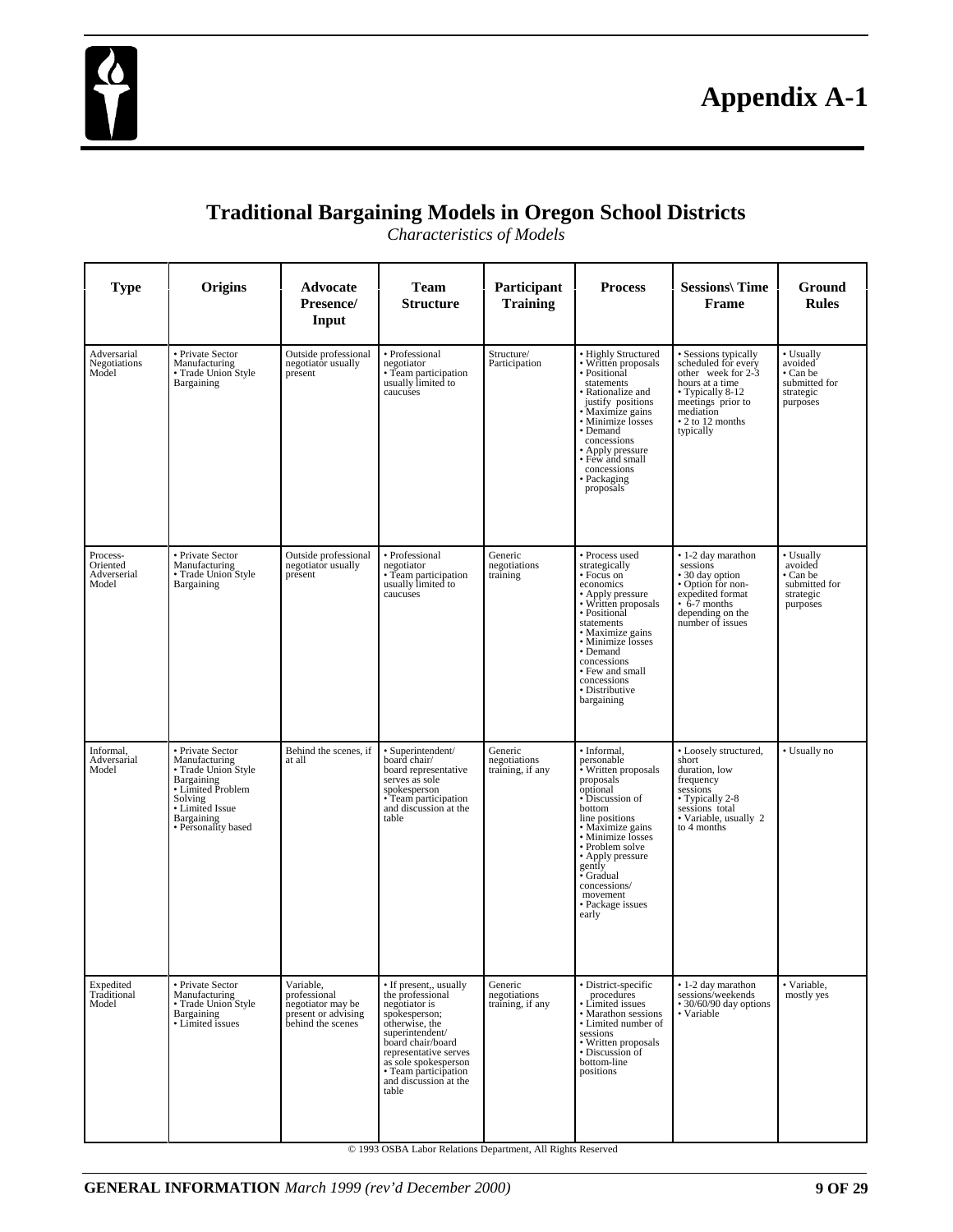

## **Alternative Bargaining Models in Oregon School Districts**

| <b>Type</b>                                                    | Origins                                                                                                                                                                                                                                                                                                                                                                                                                                        | <b>Districts</b><br><b>Utilizing</b>                                                                                                                                        | <b>Facilitator</b><br><b>Intervention</b>                                                                                                         | Advocate<br>Presence/<br>Input                | Participant<br><b>Training</b>             | <b>Process</b>                                                                                                                                                                                                                                                                        | Sessions\<br>Time<br><b>Frame</b>                                                                                                                                  | Ground<br><b>Rules</b>                     |  |
|----------------------------------------------------------------|------------------------------------------------------------------------------------------------------------------------------------------------------------------------------------------------------------------------------------------------------------------------------------------------------------------------------------------------------------------------------------------------------------------------------------------------|-----------------------------------------------------------------------------------------------------------------------------------------------------------------------------|---------------------------------------------------------------------------------------------------------------------------------------------------|-----------------------------------------------|--------------------------------------------|---------------------------------------------------------------------------------------------------------------------------------------------------------------------------------------------------------------------------------------------------------------------------------------|--------------------------------------------------------------------------------------------------------------------------------------------------------------------|--------------------------------------------|--|
| Informal,<br>Collaborative/<br>Cooperative Model               | • Problem<br>Solving<br>• Limited<br>Issues<br>• Relationship<br>based                                                                                                                                                                                                                                                                                                                                                                         | · Gore<br>• Newberg<br>· Pilot Rock<br>· Silverton Elem.<br>• Linn-Benton<br><b>ESD</b><br>• West Union<br>• Central Linn<br>·Damascus-<br>Union<br>• Central<br>· Oakridge | · Outside<br>facilitators<br>rarely used<br>$\cdot$ No<br>intervention<br>during actual<br>negotiations                                           | Behind the<br>scenes, if at all               | Usually none                               | · Informal<br>· Friendly,<br>• "Bottom line"<br>discussions<br>• Usually no<br>formal<br>written<br>proposals<br>· Limited<br>participation by<br>parties                                                                                                                             | • Loosely<br>structured.<br>short<br>duration, low<br>frequency<br>·Variable,<br>usually 1 to 5<br>sessions                                                        | N <sub>o</sub>                             |  |
| Formal,<br>Collaborative Model                                 | • Problem<br>Solving<br>• Interest<br>Based<br>· Mutual Gains<br>Bargaining<br>• Principled<br>Negotiations                                                                                                                                                                                                                                                                                                                                    | • Albany<br>• Corvalis<br>• Eugene<br>• Beaverton<br>• Hermiston<br>• Junction City<br>• Scio<br>• Redland<br>• Gladstone                                                   | · Facilitators<br>usually not<br>present<br>• Usually none<br>during actual<br>negotiations                                                       | Yes active, if<br>present                     | Facilitator<br>provided<br>training        | •District-specific<br>• Minimal<br>procedures<br>structure,<br>• Written<br>3-4 hour<br>proposals may<br>sessions<br>be used<br>• Variable<br>• Issue<br>identification<br>• Mutual Interests<br>• Problem solving<br>• Win/Win<br>solutions<br>• May use chief<br>spokespersons      |                                                                                                                                                                    | Variable, mostly<br>no                     |  |
| U.S .Department of<br>Labor:<br>Interest-Based<br>Negotiations | · Private Sector<br>Manufacturing<br>•Interest-Based<br>Bargaining<br>• Principled<br>Negotiations<br>• Win/Win<br>Bargaining<br>• Expedited<br>Bargaining<br>·Mutual<br>Interest<br>Bargaining                                                                                                                                                                                                                                                | • Springfield<br>• Bend-LaPine<br>• South Lane<br>• Lebanon<br>• Rainier<br>· Ontario                                                                                       | ·Self-facilitation<br>•May use one<br>facilitator<br>•Advocates may<br>facilitate<br>•Minimal<br>content<br>interventions,<br>focus on<br>process | Yes, active in<br>content and<br>process      | Two day<br>training                        | • Expedited<br>• Issue<br>identification<br>· Structured<br>problemsolving/<br>Brainstorming<br>· Focus on hard<br>issues first<br>• Establish written<br>standards for<br>judging options<br>in advance<br>· No written<br>proposals<br>· Active<br>participation by<br>participants | $\bullet$ 1-2 day<br>marathon<br>sessions<br>• 30 day option<br>• Option for<br>non-expedited<br>format<br>$\cdot$ 48 hour<br>marathon<br>$\cdot$ 30-day<br>option | Optional, but if<br>present are<br>minimal |  |
| <b>OEA-OSBA</b><br>Collaborative<br><b>Bargaining Model</b>    | · Win/Win<br>· Bethel<br>Goldaber<br>• Rainier<br>Management in<br>• Jewell<br>Approach<br>tandem<br>· Mutual Gains<br>· Hillsboro Elem.<br>·Process related<br>Bargaining<br>• South Lane<br>input only<br>• Relationship<br>·Barlow-Gresham<br>Issues<br>• Sandy UH<br>• Problem<br>• LaGrande<br>Solving<br>• St. Helens<br>• Principled<br>• Lebanon<br>Negotiations<br>• Warrenton-<br>Hammond<br>• Scappoose<br>• Corbett<br>• Tillamook |                                                                                                                                                                             | •Two-Union and                                                                                                                                    | Optional and<br>controlled by<br>ground rules | 1 day minimum;<br>1 to 3 days<br>available | • Highly<br>Structured<br>• Meet off site<br>• Extensive<br>discussion of<br>interests and<br>issue<br>identification<br>•Problem-solving<br>strategy<br>• Brainstorming<br>· Emphasis on<br>communication<br>by participants<br>· No written                                         | $\bullet$ Two<br>"weekends"<br>• Multiple<br>Subcommittee<br>meetings<br>$\bullet$ High<br>intensity<br>activity<br>$\cdot$ 10-12 weeks<br>duration                | Yes, extensive                             |  |

*Characteristics of Collaborative Models*

© 1993 OSBA Labor Relations Department, All Rights Reserved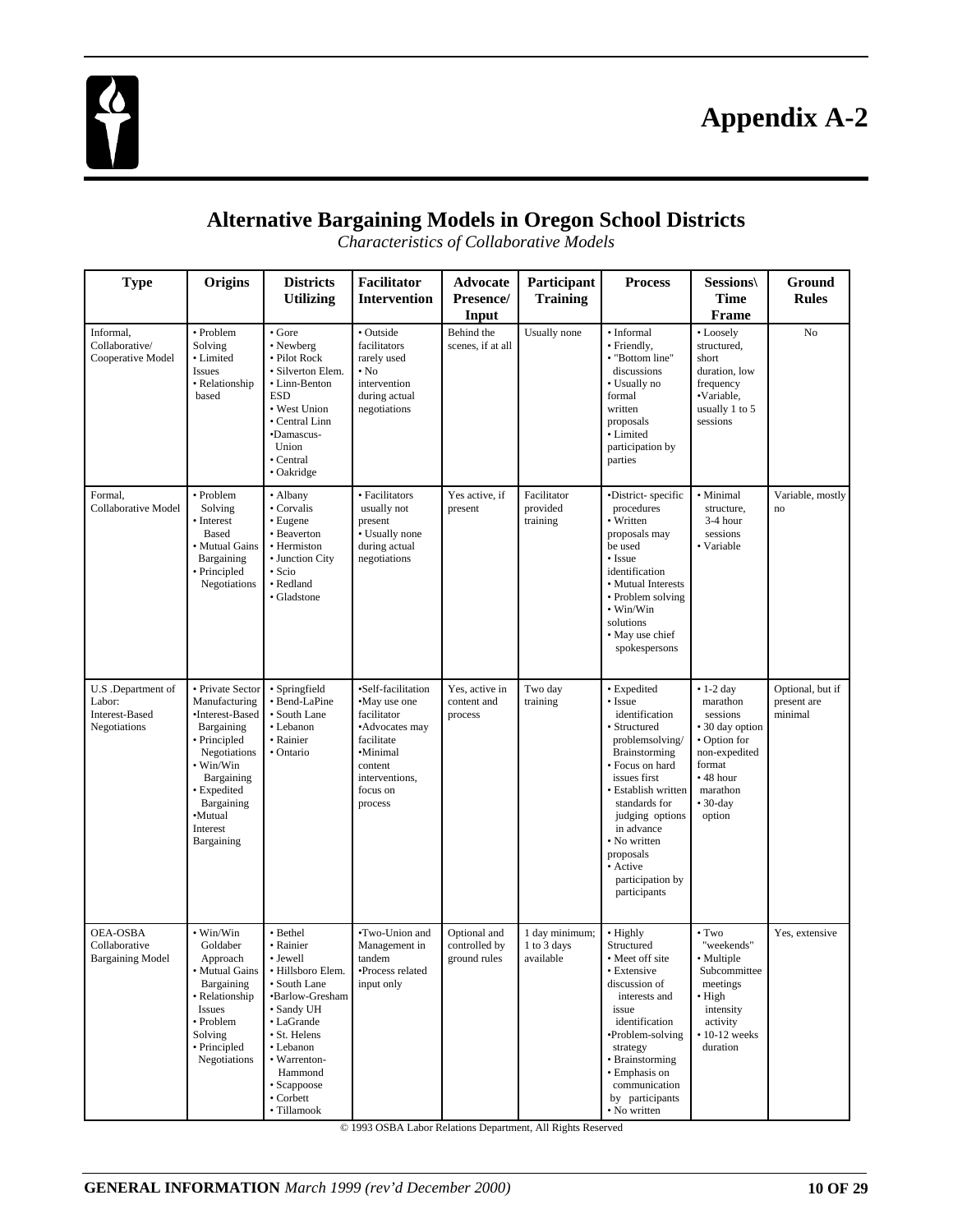

# **Labor-Management Relations Life Cycle**

# **Roles**

**Issue specific disagreements (grievances)**

**Open warfare (strikes, near strikes)**

**Staunch adversaries (the battle of wills)**

**Loyal opposition/Humane managers**

**Issue specific collaborative partnerships**

**Strategic partnerships in the mission of the organizations**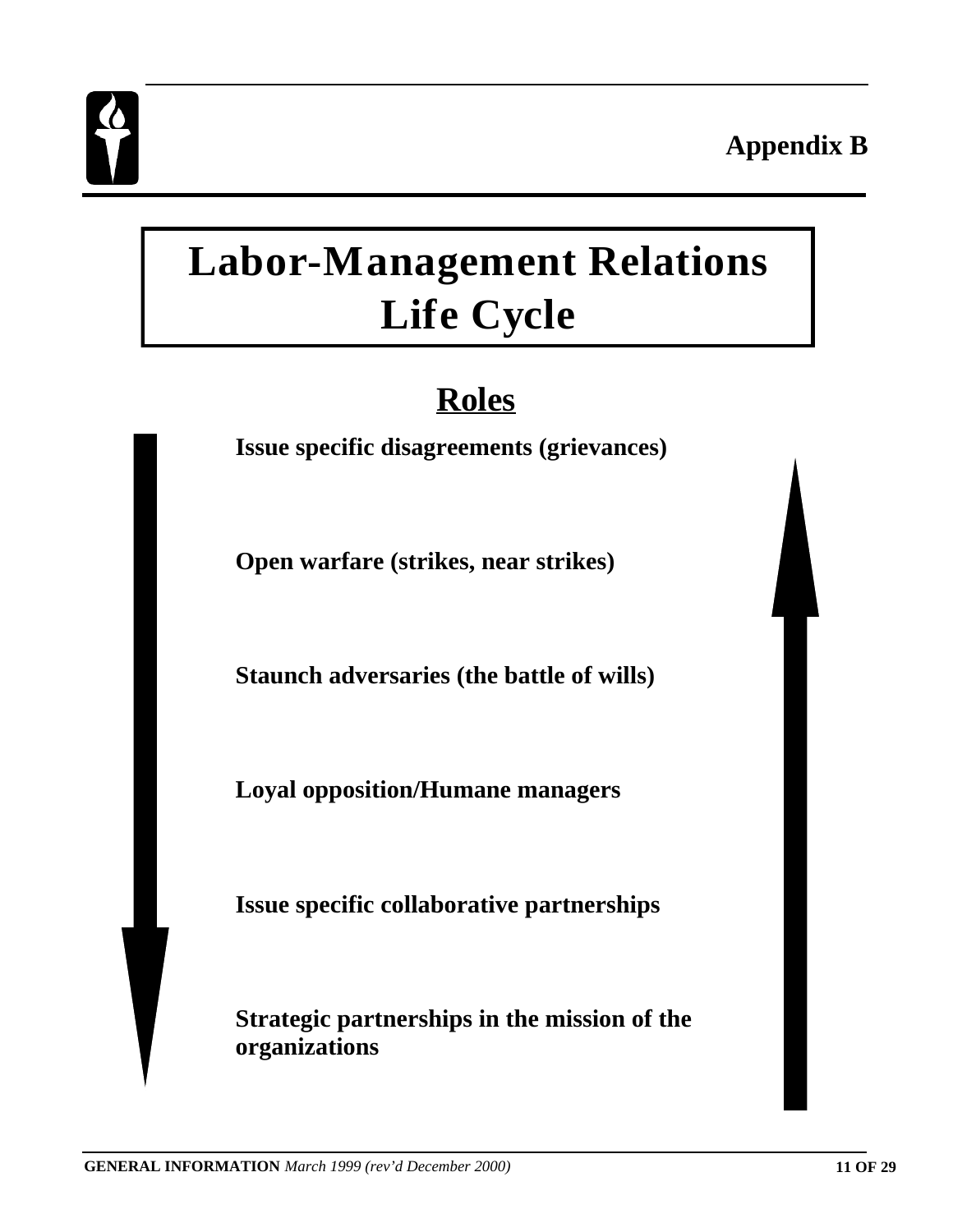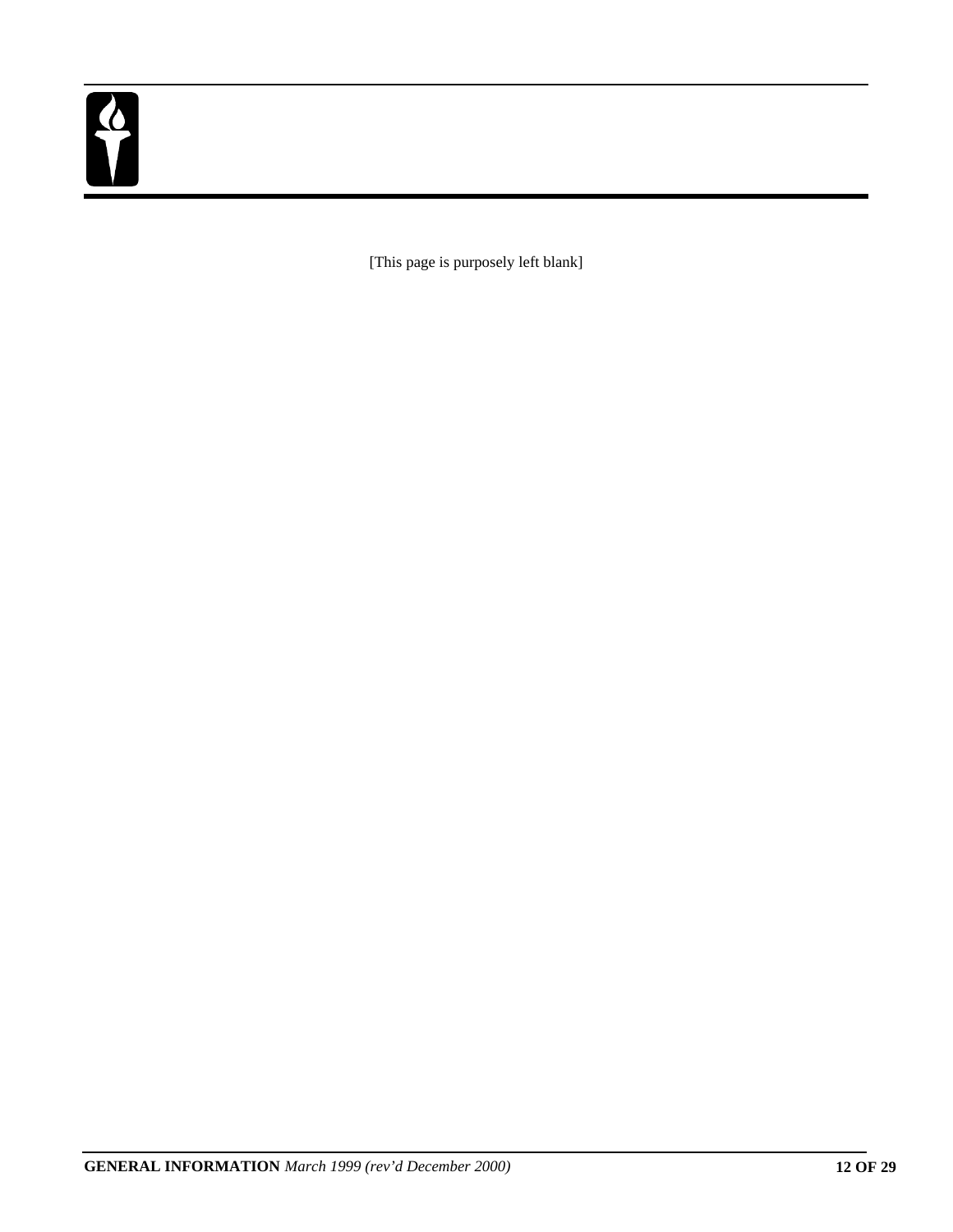## **Appendix C**



## SITUATIONAL NEGOTIATING **APPROACH TO BARGAINING\***



Prentice-Hall, Inc. 1981).

<sup>\*\*</sup> Adapted from Beavars B. Mabry, Labor Relations and Collective Bargaining (New York: The Roaded Hoff Beavas B. Maor, *Labor* Relations and Concentre Bargaming (New York: The<br>Ronald Press, Co. 1966, pp. 66-67).<br>This model was developed by the Management and Training Service, Washington School Directors

Association. All rights reserved.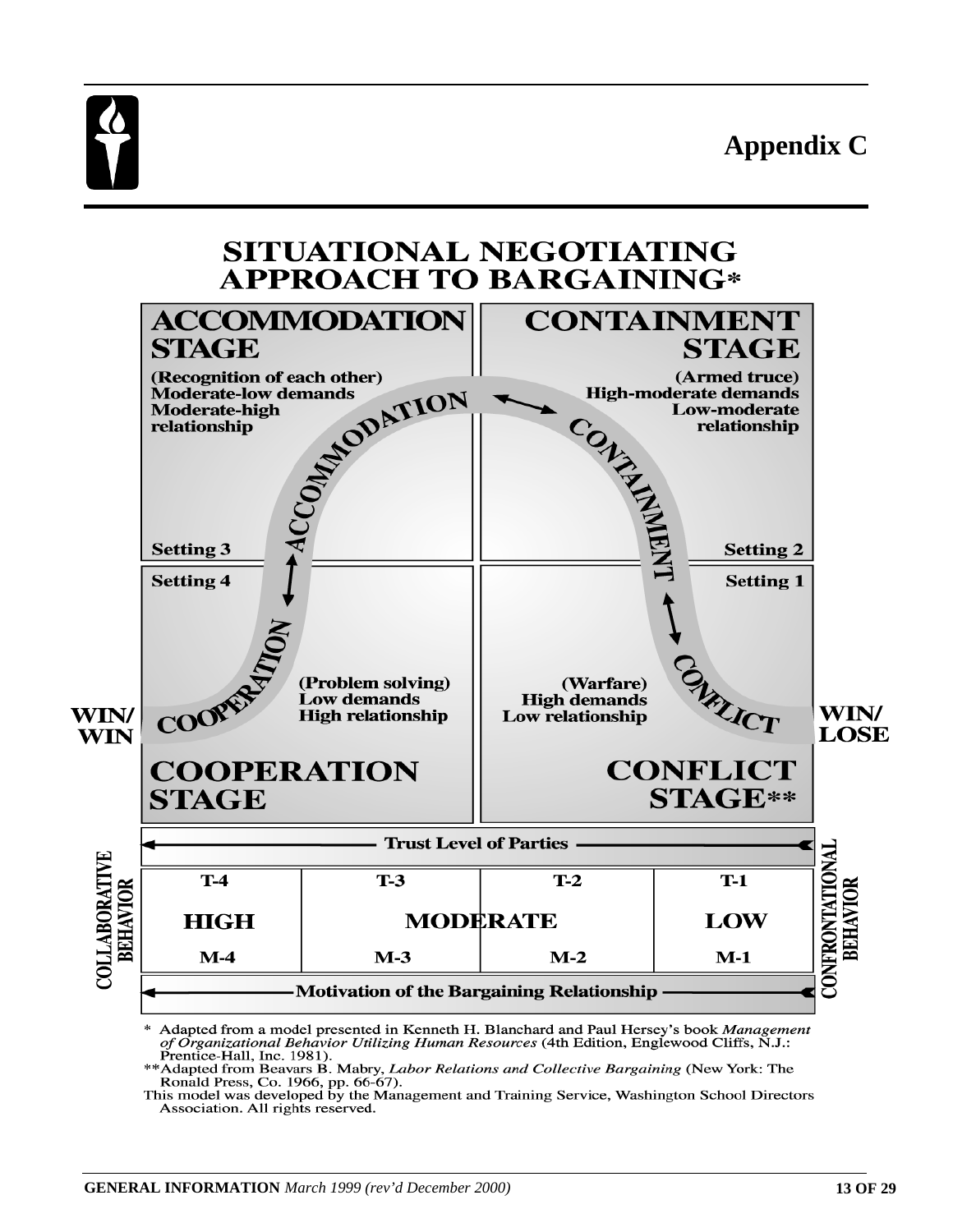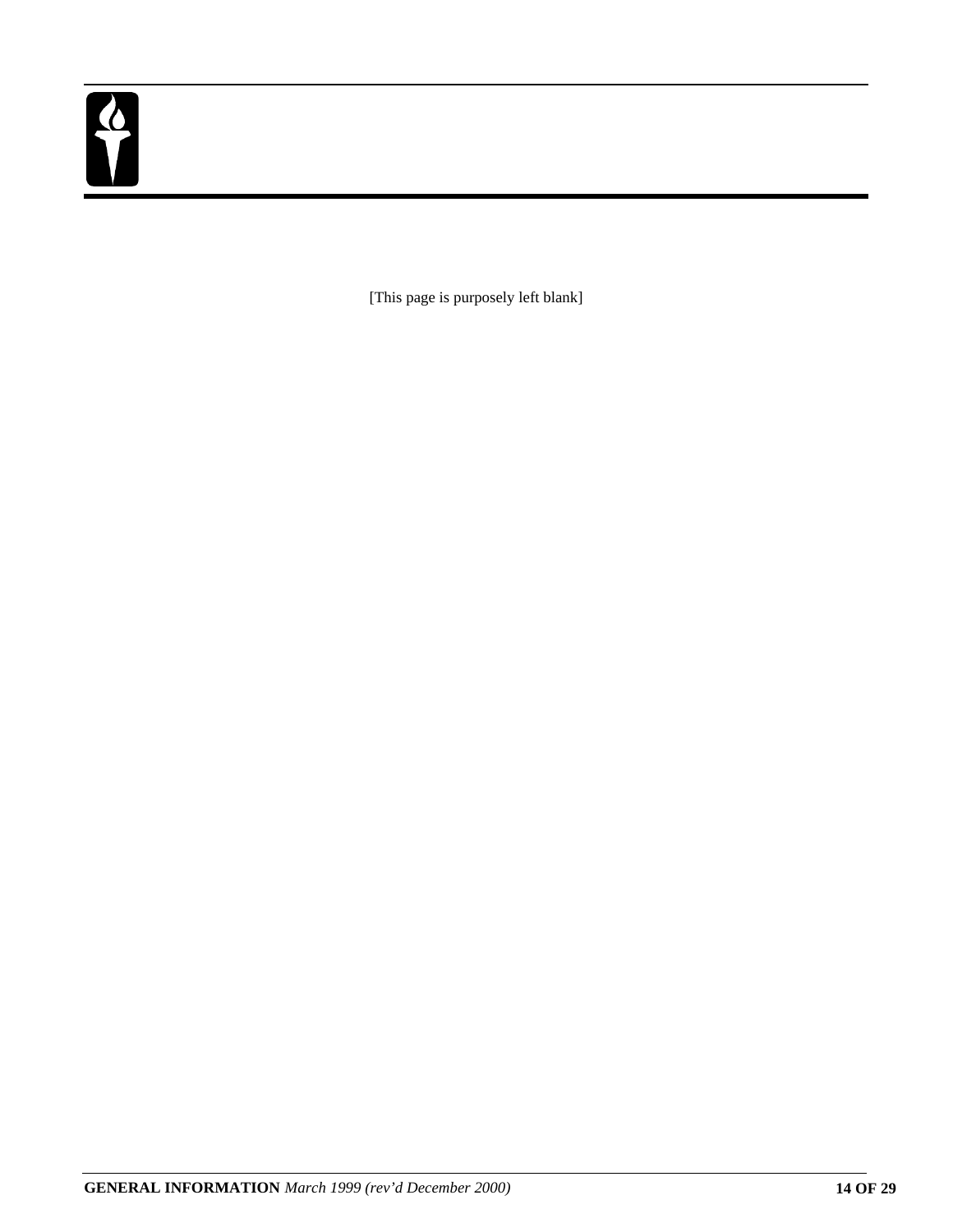

# **Cyclical Nature of Collective Bargaining**



Alternative<sup>|</sup>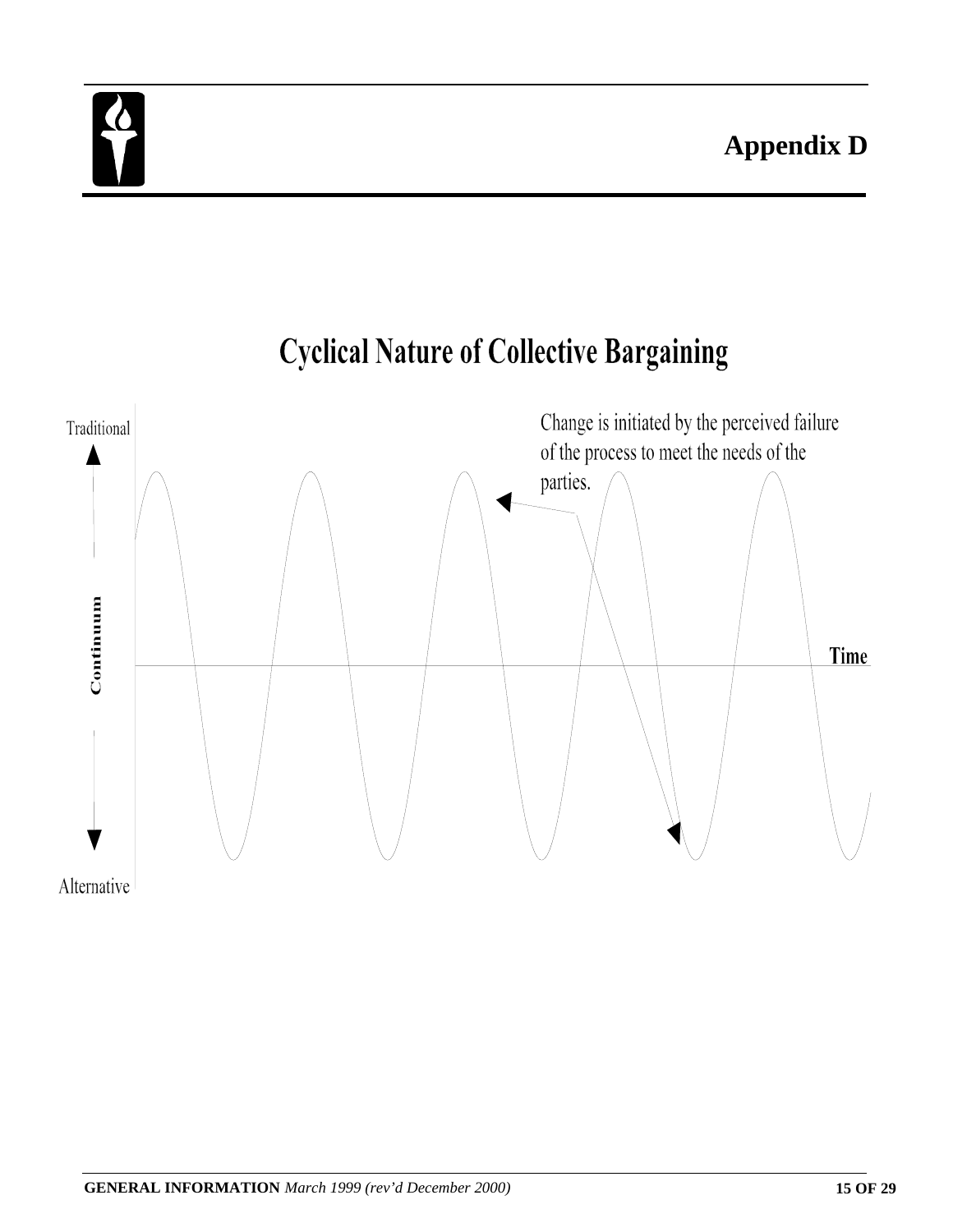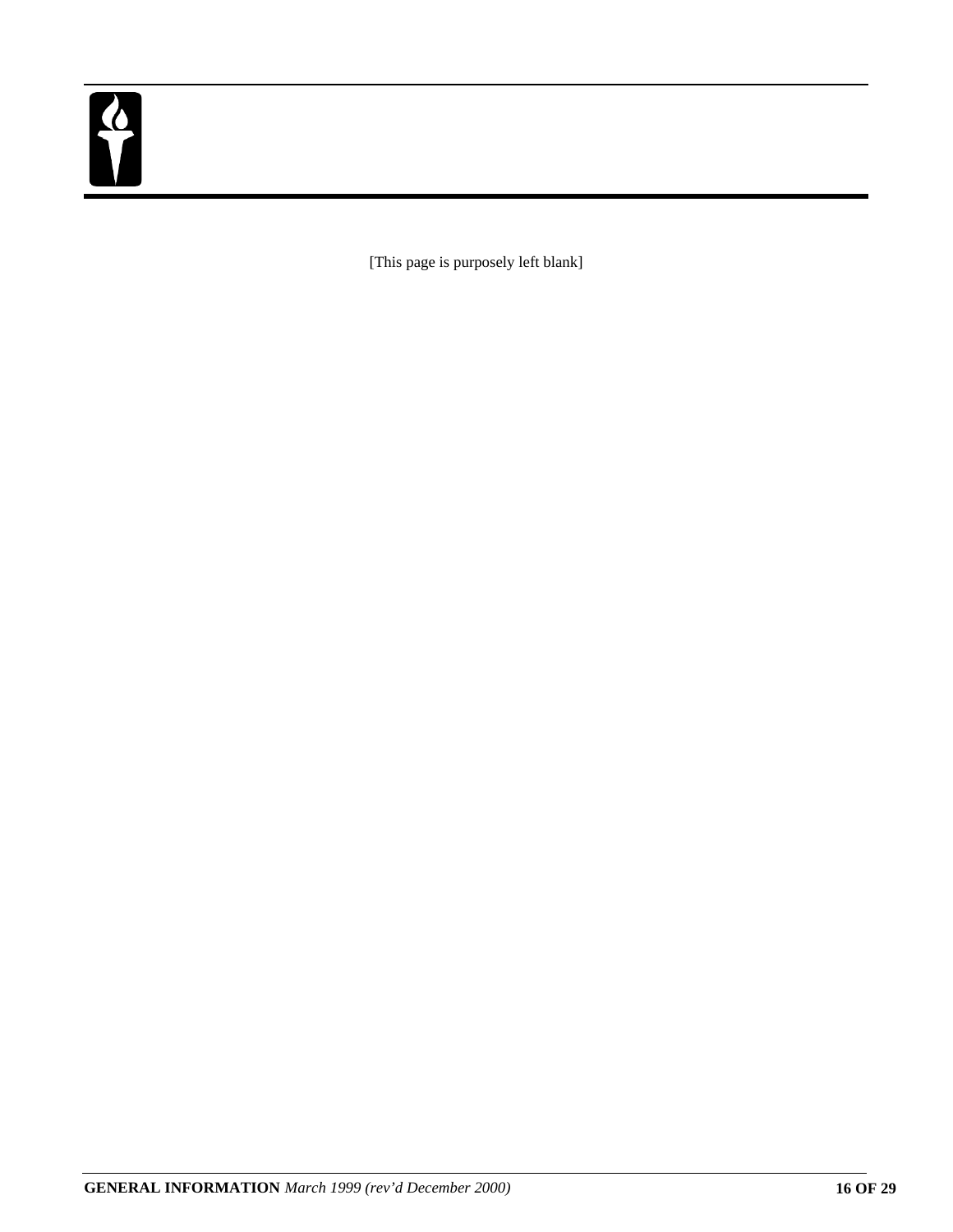# $\blacklozenge$



Oregon Teachers Union Strikes Since 1973+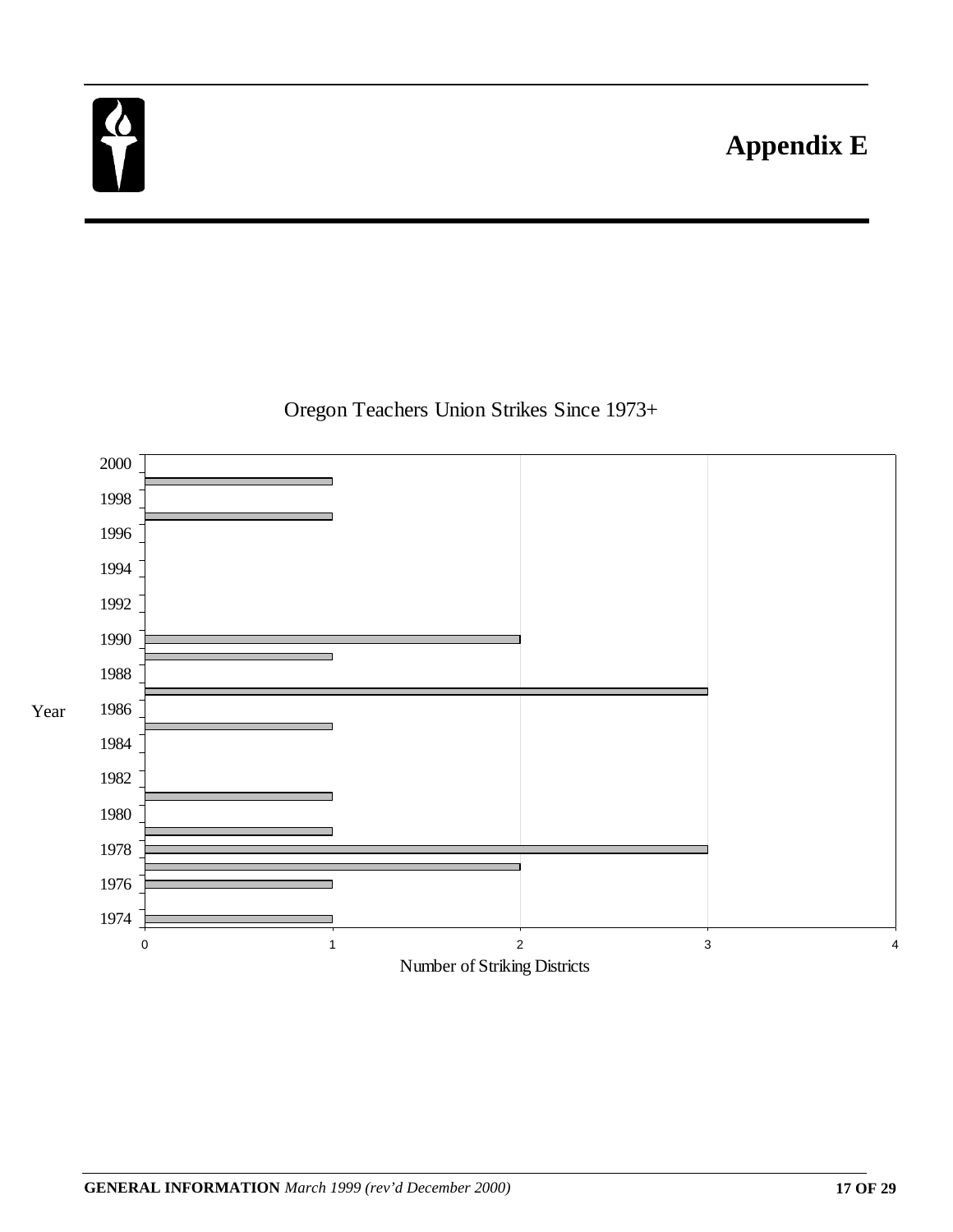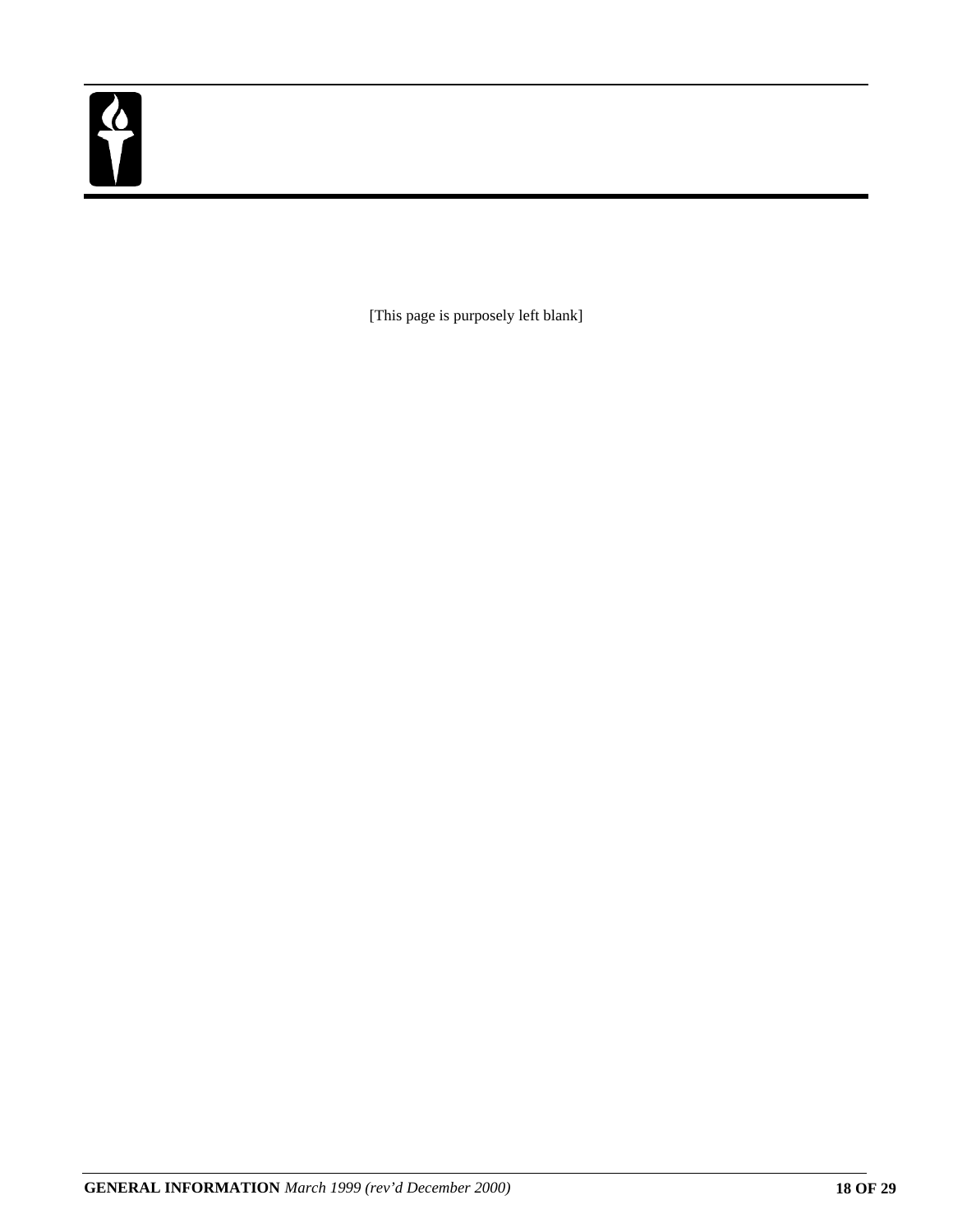**Appendix F**





\* As of November 15, 2000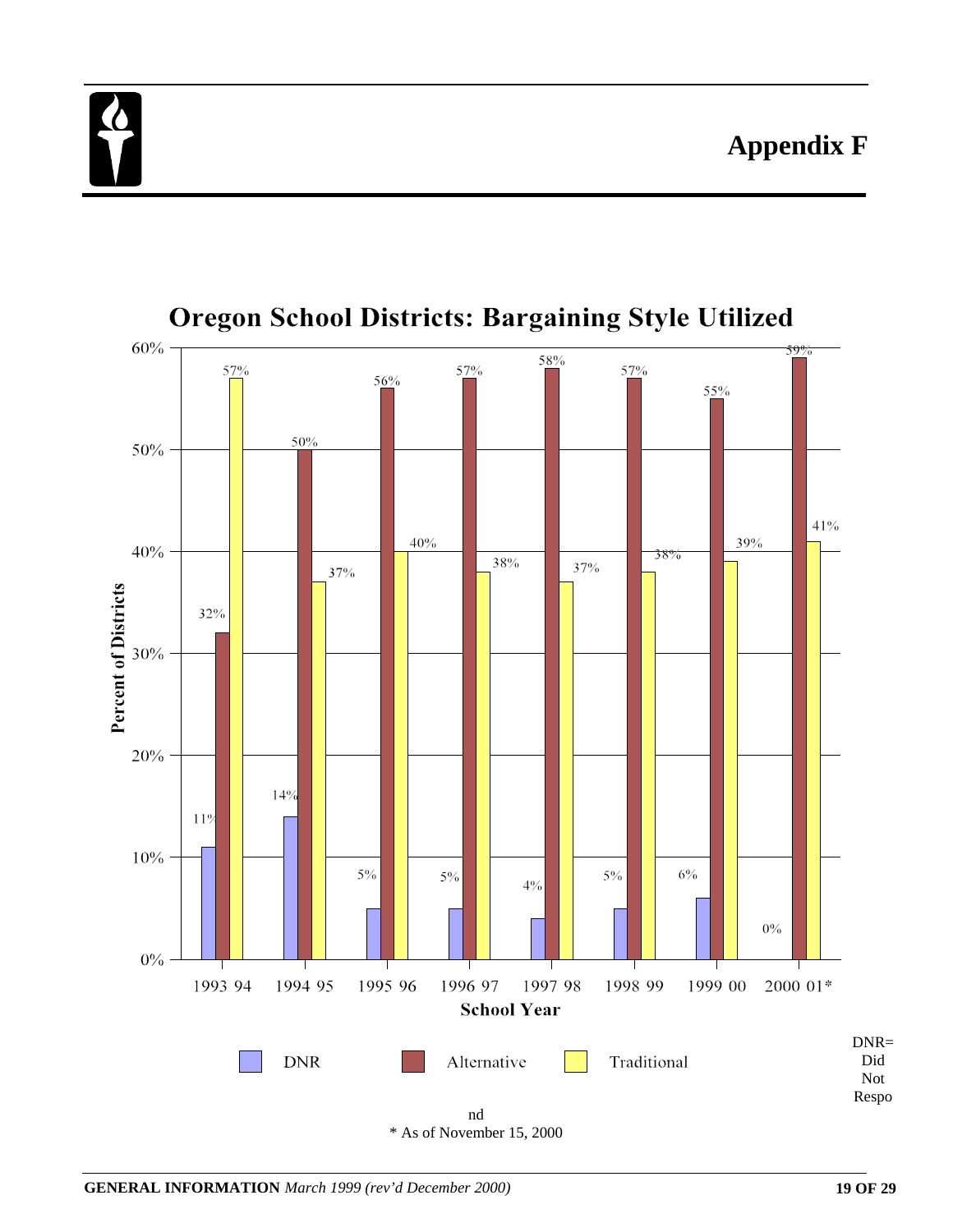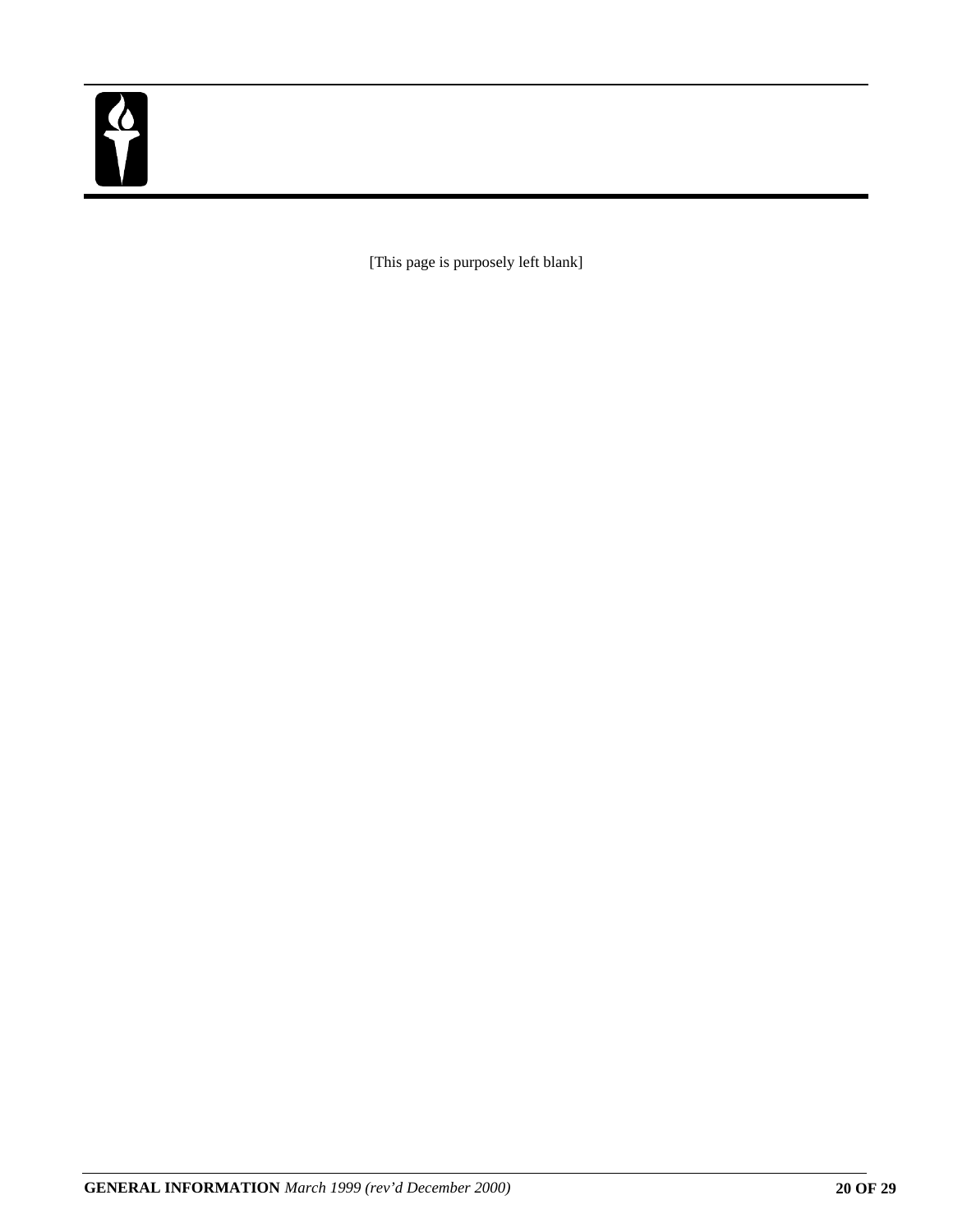

## **1994-1995 Statewide Bargaining Survey**

#### **Districts using Traditional Bargaining Districts using Alternative Bargaining**

#### **ADM 1-99**

Adel 21 Annex 29 Bethany 63 Bonneville 46 Burnt River 30 Crane 4 Drewsey 13 Mitchell 55 Ophir 12 Pratum 50 South Harney 33 Tennessee 102 Wamic 42 Wasco UH1

#### **ADM 100-499**

Adrian 61 Arlington 3 Blachly 90 Camas Valley 21 Central Howell 540 Condon 25 Cove 15 Crane UH1J Culver 4 Farmington View 58 Gold Beach UH1 Gold Beach Elementary 3 Harrisburg Elementary 42 Harrisburg UH5 Imbler 11 Lowell 71 Monitor 142 Monroe 1J Monroe Elementary 25J Olney 11 Perrydale 21J Prairie City 4 Sauvie Island 19 St. Paul 45 Sublimity 7 Victor Point 42 Wallowa 12

#### **ADM 500-999**

Athena-Weston 29 Banks 13 Chenowith 9 Colton 53 Enterprise 21 Gaston 511 Gervais 1 Lakeview 7 Mill City-Gates 129 Mt. Angel 91 Neah-Kah-Nie 56 Oakridge 76 Pilot Rock 2 Riddle 70 Sisters 6

#### **ADM 500-999 (cont.)** Stanfield 61

Stayton Elementary 77 Stayton UH4 Welches 13 Yamhill-Carlton 1

#### **ADM 1000-2999** Astoria 1 Brookings-Harbor 17 Coquille 8 Grant ESD Harney 3 Lake ESD Madras 509 Myrtle Point 41 North Bend 13 North Marion 15 Nyssa 26 Ontario 8 Philomath 17 Reedsport 105 Rogue River 35 Seaside 10 Sherwood 88J Silverton UH7 Sweet Home 55 The Dalles 12

#### Woodburn 103 **ADM 3000 & UP**

Bend-LaPine 1 Bethel 52 Canby 86 Centennial 28 Central Point 6 Clatsop ESD Columbia ESD Coos ESD Corvallis 509 Grants Pass 7 Hillsboro UH3 Klamath CU Lane ESD Lincoln CU McMinnville 40 North Clackamas 12 Pendleton 16 Portland 1 Salem-Keizer 24J Tillamook ESD Umatilla ESD Wasco ESD Washington ESD

**ADM 1-99** Brothers 15 Harper 66 Long Creek 17 Olex 11 Pinehurst 94 Ukiah 80 Union 5 Upper Chetco 23 **ADM 100-499** Butte Falls 91 Cottrell 107 Crow-Applegate-Lorane 66 Echo 5 Fossil 21J Gilliam ESD Groner 39 Hamilton Creek 33 Helix 1 Huntington 16 Jewell 8 Jordan Valley 3 Lacomb 73 Marcola 79J Mari-Linn 29

Monroe UH1J North Lake 14 North Plains 70 North Powder 8 Powers 31 Riverdale 51J Silver Crest 93 Sodaville 13

#### **ADM 500-999**

Amity 4 Bandon 54 Central Linn 552 Crowfoot 89 Dayton 8 Elgin 23 Glendale 77 Jefferson 14J Scio 95 Sheridan 48 Vernonia 47 Warrenton-Hammond 30 West Union 1 Willamina 30

#### **ADM 1000-2999** Baker 5

Central 13J Columbia 5 Dallas 2

Gladstone 115 Glide 12 Harney ESD John Day 3

Junction City 69 Klamath Falls 1 Klamath UH2 La Grande 1 Lebanon 16 Lebanon UH1 Molalla River Morrow CU Phoenix-Talent 4 Pleasant Hill 1 Rainier 13 Reedville Sandy UH2 Scappoose 1J Siuslaw 97 South Lane 45 Sutherlin 130 Tillamook 9 Wallowa ESD Winston-Dillard 116 **ADM 3000 & UP** Ashland 5 Beaverton 48 Clackamas ESD Curry ESD David Douglas 40 Deschutes ESD Douglas ESD Eagle Point 9 Eugene 4 Forest Grove Greater Albany 8 Hermiston 8 Hillsboro Elementary 7 Jackson ESD Lake Oswego 7 Linn-Benton-Lincoln ESD Malheur ESD Marion ESD Medford 549 Multnomah ESD Newberg 29 Oregon City 62 Parkrose 3 Reynolds 7 Roseburg 4 Springfield 19 Three Rivers/Josephine CU Tigard-Tualatin 23J Union ESD West Linn-Wilsonville 3

**ADM 1000-2999 (cont.)**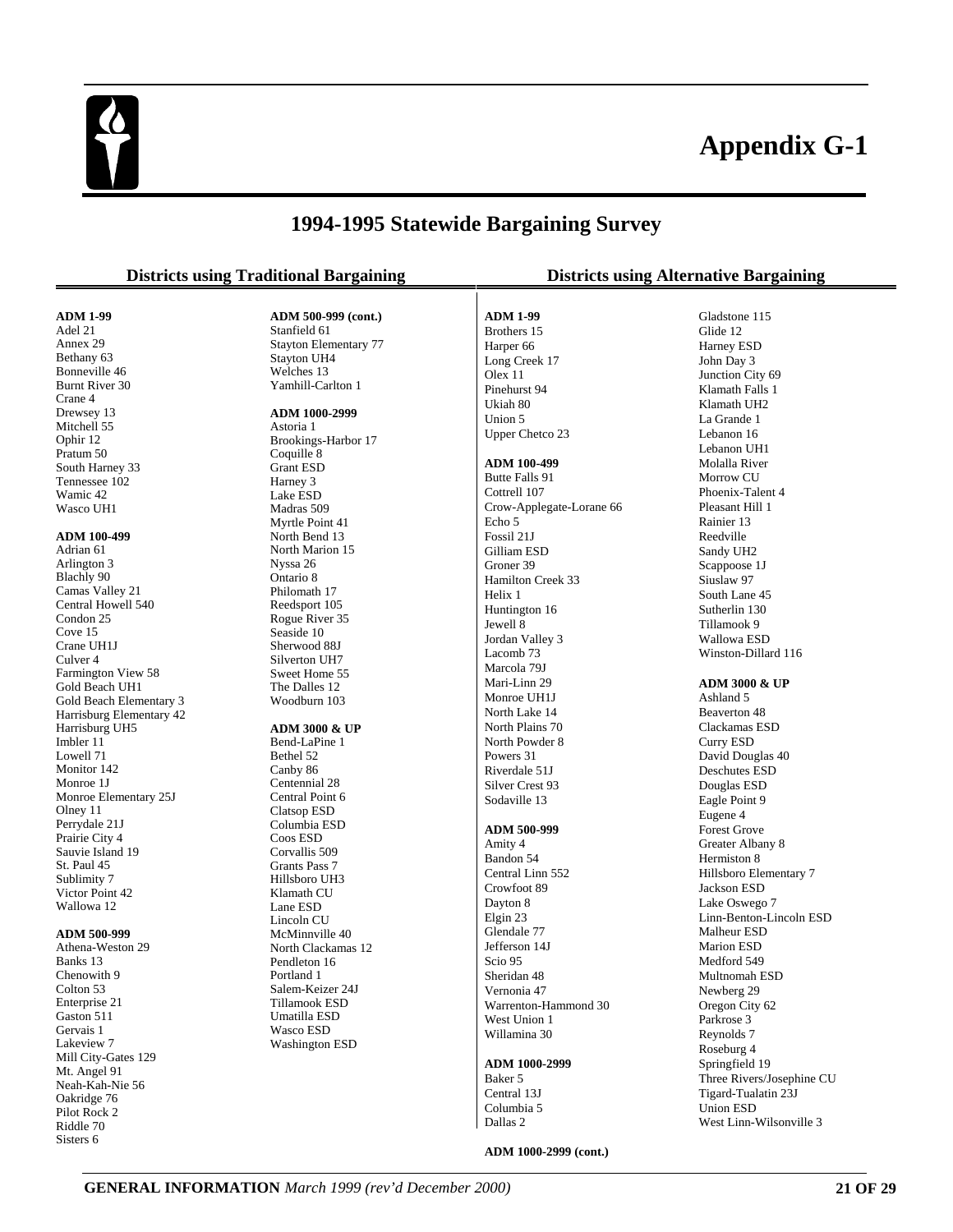

## **1995-1996 Statewide Bargaining Survey**

#### **Districts using Traditional Bargaining Districts using Alternative Bargaining**

#### **ADM 1-99**

Adel 21 Ashwood 8 Burnt River 30 Mitchell 55 Ophir 12 Pratum 50 Suntex 10 Upper Chetco 23

#### **ADM 100-499**

Adrian 61 Annex 29 Blachly 90 Camas Valley 21 Central Howell 540 Cove 15 Days Creek 15 Dufur 29 Echo 5 Elkton 34 Farmington View 58 Gilliam ESD Gold Beach Elementary 3 Gold Beach UH1 Harrisburg Elementary 42 Huntington 16 Jordan Valley 3 Marcola 79J McKenzie 68 Perrydale 21J Powers 31 Prairie City 4 Prospect 59 Sherman 1 Sherman ESD St. Paul 45 Wasco UH1

#### **ADM 500-999**

Athena-Weston 29 Colton 53 Dayton 8 Lowell 71 Neah-Kah-Nie 56 Oakridge 76 Port Orford-Langlois Riddle 70 Santiam Canyon 129 Umatilla 6 Welches 13 Yamhill-Carlton 1

#### **ADM 1000-2999**

Astoria 1 Brookings-Harbor 17 Cascade 5 Chenowith 9 Crook CU Grant ESD Harney 3

#### **ADM 1000-2999 (cont.)** Lake ESD Madras 509

Milton-Freewater 7 Myrtle Point 41 North Marion 15 Nyssa 26 Ontario 8 Pleasant Hill 1 Reedsport 105 Rogue River 35 Sandy 46 Seaside 10 Sherwood 88J Silverton Elementary 4 Silverton UH7 South Umpqua 19

#### **ADM 3000 & UP**

Bethel 52 Canby 86 Centennial 28 Central Point 6 Clatsop ESD Columbia ESD Coos Bay 9 Coos ESD Hillsboro UH3 Hood River CU Lane ESD Malheur ESD Redmond 2J Tigard-Tualatin 23J West Linn-Wilsonville 3 Yamhill ESD

**ADM 1-99** Bethany 63 Bonneville 46 Crane 4 Crane UH1J Dayville 16J Harper 66 Ukiah 80 **ADM 100-499** Alsea 7J Arlington 3 Butte Falls 91

Condon 25 Crow-Applegate 66 Culver 4 Falls City 57 Fossil 21J Groner 39 Harrisburg UH5 Helix 1 Jewell 8 Long Creek 17 Mapleton 32 Mari-Linn 29 Monitor 142 North Lake 14 North Plains 70 North Powder 8 Paisley 11 Riverdale 51J Scotts Mills 73 Silver Crest 93

#### Wallowa 12 **ADM 500-999**

Amity 4 Bandon 54 Elgin 23 Glendale 77 Jefferson 14J Nestucca Valley 101J Pilot Rock 2 Scio 95 Sheridan 48 Union 5 Warrenton-Hammond 30 West Union 1

#### **ADM 1000-2999** Baker 5 Central 13J Columbia 5 Coquille 8 Dallas 2 Estacada 108

Fern Ridge 28

**ADM 1000-2999 (cont.)** Gladstone 115 Glide 12 John Day 3 Junction City 69 Klamath Falls 1 Klamath Union/Mazama High La Grande 1 Lakeview 7 Molalla River Morrow CU North Bend 13 Phoenix-Talent 4 Rainier 13 Reedville 29 Sandy UH2 Scappoose 1J Siuslaw 97 South Lane 45 Sutherlin 130 The Dalles 12 Tillamook 9 Vale 84 Wallowa ESD Winston-Dillard 116 **ADM 3000 & UP** Ashland 5 Beaverton 48 Bend-LaPine 1 Clackamas ESD Curry ESD David Douglas 40 Deschutes ESD Eagle Point 9 Eugene 4 Forest Grove Grants Pass 7 Greater Albany 8 Gresham-Barlow 10 Hermiston 8 Hillsboro Elementary 7 Jackson ESD Jefferson ESD Lake Oswego 7 Linn-Benton-Lincoln ESD McMinnville 40 Medford 549 Multnomah ESD Newberg 29 Oregon City 62 Pendleton 16 Polk ESD Reynolds 7 Roseburg 4 Three Rivers/Josephine CU Tillamook ESD Umatilla-Morrow ESD Union ESD Wasco ESD Washington ESD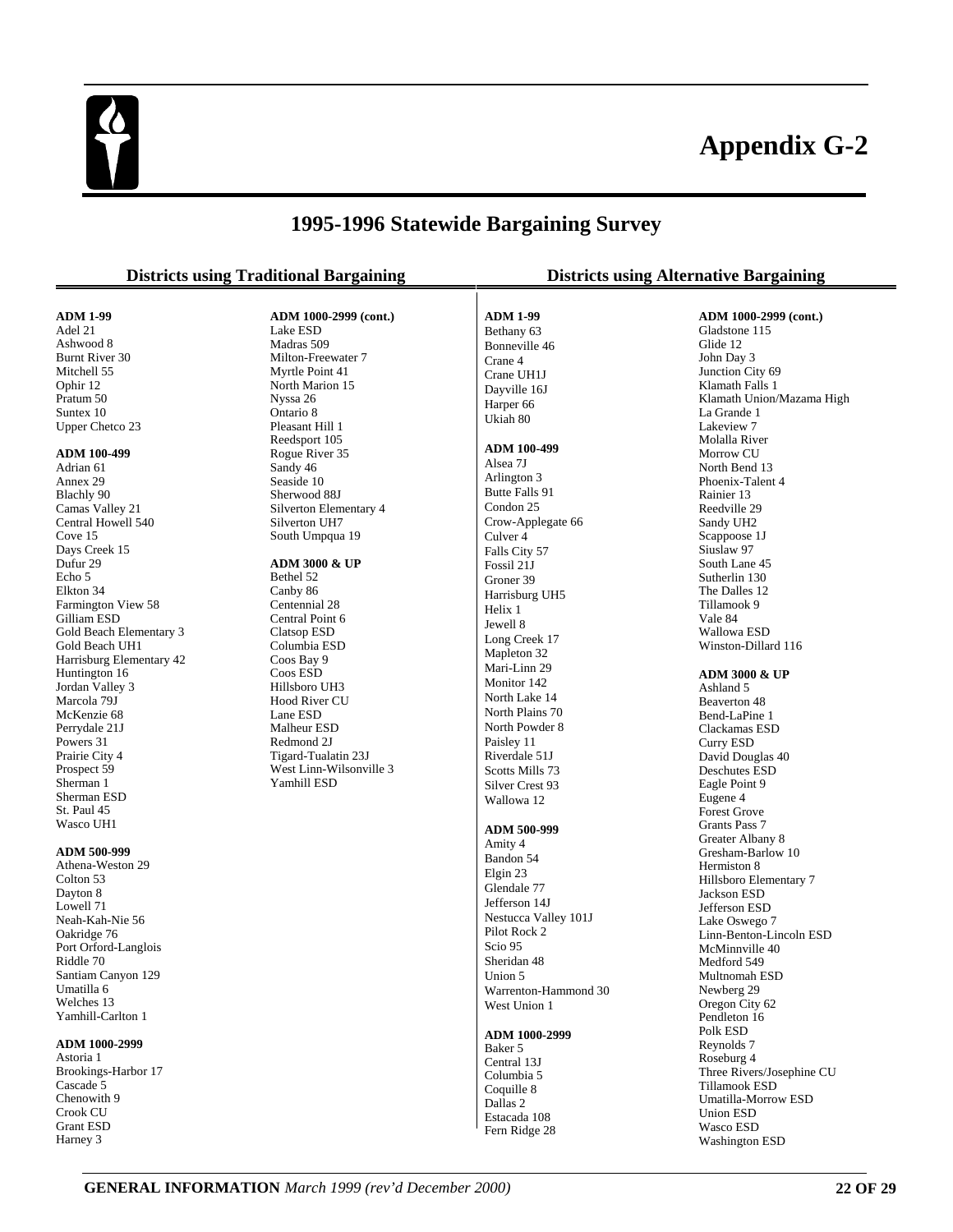

## **1996-1997 Statewide Bargaining Survey**

#### **Districts using Traditional Bargaining Districts using Alternative Bargaining**

#### **ADM 1-99**

Burnt River 30 Crane 4 Crane UH1J Mitchell 55 Ophir 12 Pratum 50 Union 5 Upper Chetco 23

#### **ADM 100-499**

Adrian 61 Annex 29 Blachly 90 Cove 15 Days Creek 15 Dufur 29 Echo 5 Gilliam ESD Gold Beach UH1 Huntington 16 Imbler 11 Jordan Valley 3 Long Creek 17 McKenzie 68 North Lake 14 Pilot Rock 2 Pine Eagle 61 Prairie City 4 Prospect 59 Riverdale 51J Sherman 1 Sherman ESD Victor Point 42

#### **ADM 500-999**

Colton 53 Corbett 39 Monroe 1J Neah-Kah-Nie 56 Nestucca Valley 101J North Douglas 22 Oakridge 76 Riddle 70 Stanfield 61 Umatilla 6 Welches 13

#### **ADM 1000-2999**

Astoria 1 Cascade 5 Chenowith 9 Creswell 40 Crook County Fern Ridge 28 Gervais 1 Glide 12

#### Harney 3 Madras 509 North Marion 15 Nyssa 26 Ontario 8

Grant ESD

Pleasant Hill 1 Reedsport 105 Rogue River 35 Seaside 10 Sherwood 88J Silverton UH7 Sisters 6 South Umpqua 19 Sutherlin 130 Willamina 30 Winston-Dillard 116

**ADM 1000-2999 (cont.)**

#### **ADM 3000 & UP**

Centennial 28 Grants Pass 7 Gresham-Barlow 10 Hillsboro 1J Hood River County Lebanon Community Schools North Clackamas 12 Northwest Regional ESD Pendleton 16 Portland 1 Redmond 2J South Coast ESD 7 West Linn-Wilsonville 3

**ADM 1-99** Bethany 63 Fossil 21J Harper 66 Monument 8 Petersburg 14 Ukiah 80 **ADM 100-499** Alsea 7J Arlington 3 Butte Falls 91 Central Howell 540 Condon 25 Culver 4 Elkton 34 Falls City 57 Helix 1 Jewell 8 Mapleton 32 Perrydale 21J Powers 31 Sauvie Island 19 Scotts Mills 73 Silver Crest 93

Wallowa 12

**ADM 500-999** Amity 4 Athena-Weston 29 Bandon 54 Dayton 8 Elgin 23 Enterprise 21 Glendale 77 Harrisburg 7 Jefferson 14J John Day 3 Mt. Angel 91 Oakland 1 Santiam Canyon 129 Scio 95 Sheridan 48 Vernonia 47

#### Yamhill-Carlton 1 **ADM 1000-2999**

Baker 5 Brookings-Harbor 17 Central 13J Coquille 8 Dallas 2 Klamath Falls 1 Klamath Union/Mazama La Grande 1 Lakeview 7

Warrenton-Hammond 30

**ADM 1000-2999 (cont.)** Molalla River Morrow CU Myrtle Point 41 North Bend 13 Philomath 17 Phoenix-Talent 4 Rainier 13 Region 18 ESD Scappoose 1J Silverton Elementary 4 Siuslaw 97 South Lane 45 St. Helens 502 The Dalles 12 Tillamook 9 Vale 84 **ADM 3000 & UP** Ashland 5 Beaverton 48 Bend-LaPine 1 Bethel 52 Central Point 6 Clackamas ESD Corvallis 509 Crook-Deschutes ESD David Douglas 40 Douglas ESD Eagle Point 9 Eugene 4 Forest Grove Greater Albany 8 Hermiston 8 Klamath CU Lake Oswego 7 Lane ESD Lincoln CU Linn-Benton-Lincoln ESD Malheur ESD 14 McMinnville 40 Medford 549 Multnomah ESD Newberg 29 Oregon City 62 Parkrose 3 Region 9 ESD Reynolds 7 Roseburg 4 Salem-Keizer 24J Springfield 19 Three Rivers/Josephine CU Tigard-Tualatin 23J Umatilla-Morrow ESD Union-Baker Region 13 ESD Willamette Regional ESD Woodburn 103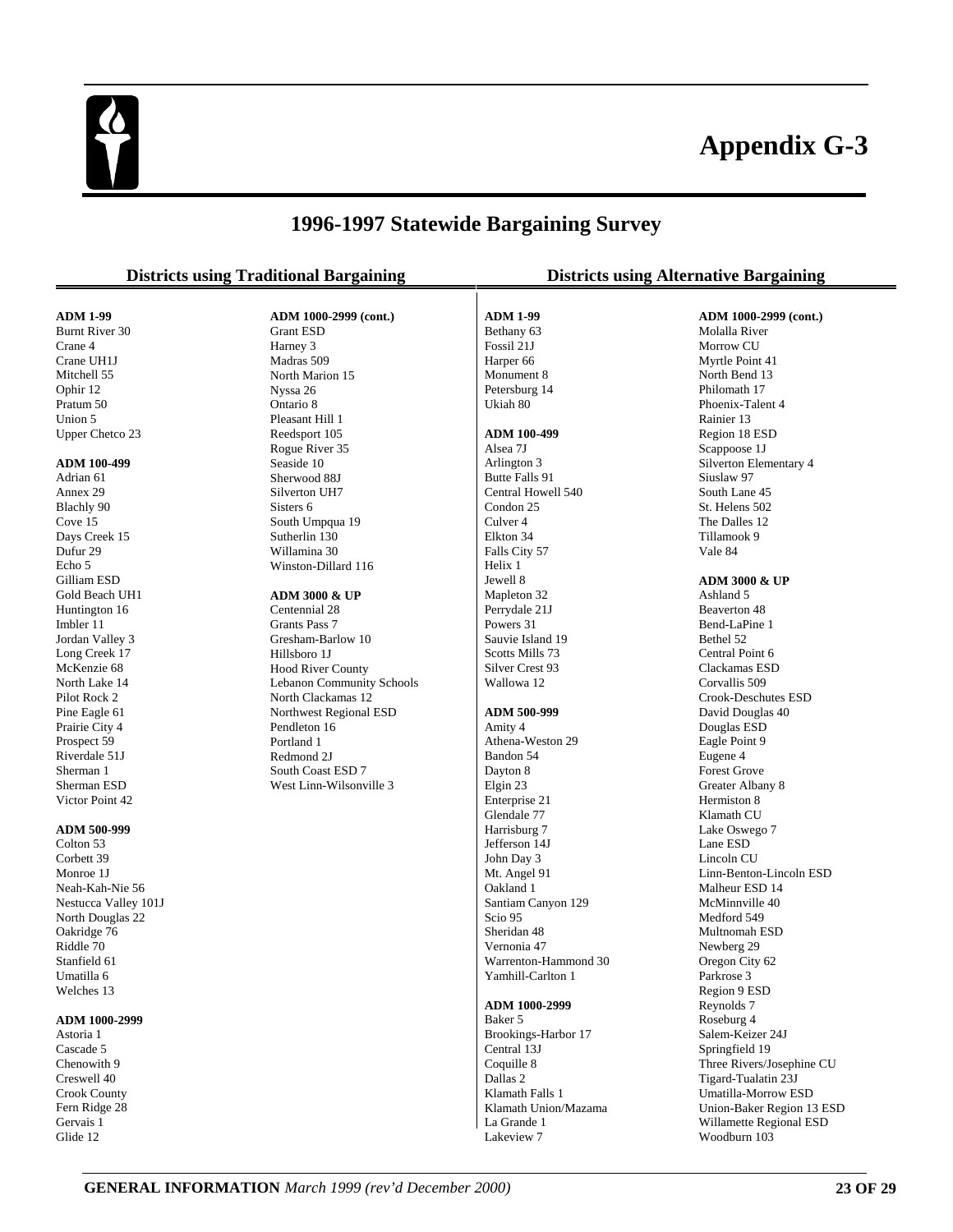



## **1997-1998 Statewide Bargaining Survey**

|                              | <b>Districts using Traditional Bargaining</b> |                           | <b>Districts using Alternative Bargaining</b> |  |  |  |  |  |
|------------------------------|-----------------------------------------------|---------------------------|-----------------------------------------------|--|--|--|--|--|
|                              |                                               |                           |                                               |  |  |  |  |  |
| ADM 1-99                     | Sherwood 88J                                  | <b>ADM 1-99</b>           | Scappoose 1J                                  |  |  |  |  |  |
| Dayville 16J                 | Sisters 6                                     | Crane 4                   | South Umpqua 19                               |  |  |  |  |  |
| Mitchell 55                  |                                               | Crane UH1J                |                                               |  |  |  |  |  |
| Monument 8                   | ADM 1000-2999 (cont.)                         | Harper 66                 | ADM 1000-2999 (cont.)                         |  |  |  |  |  |
| Spray 1                      | Siuslaw 97                                    | Ukiah 80                  | St. Helens 502                                |  |  |  |  |  |
|                              | Sutherlin 130                                 |                           | The Dalles 12                                 |  |  |  |  |  |
| ADM 100-499                  | Winston-Dillard 116                           | <b>ADM 100-499</b>        | Tillamook 9                                   |  |  |  |  |  |
| Adrian 61                    |                                               | Arlington 3               | Umatilla 6                                    |  |  |  |  |  |
| Annex 29                     | <b>ADM 3000 &amp; UP</b>                      | Condon 25                 | Vale 84                                       |  |  |  |  |  |
| <b>Burnt River 30</b>        | Bend-LaPine 1                                 | Fossil 21J                | Willamina 30                                  |  |  |  |  |  |
| Camas Valley 21              | Canby 86                                      | Huntington 16<br>Jewell 8 | Yamhill-Carlton 1                             |  |  |  |  |  |
| Cove 15<br>Crow-Applegate 66 | Centennial 28<br>Coos Bay 9                   | Jordan Valley 3           | <b>ADM 3000 &amp; UP</b>                      |  |  |  |  |  |
| Days Creek 15                | Jackson ESD                                   | Long Creek 17             | Ashland 5                                     |  |  |  |  |  |
| Echo 5                       | Jefferson ESD                                 | Mapleton 32               | Beaverton 48                                  |  |  |  |  |  |
| Elkton 34                    | Lebanon Comm. Schools                         | Paisley 11                | Central Point 6                               |  |  |  |  |  |
| Falls City 57                | North Clackamas 12                            | Perrydale 21J             | Clackamas ESD                                 |  |  |  |  |  |
| Marcola 79J                  | Oregon Trail 46                               | Petersburg 14             | David Douglas 40                              |  |  |  |  |  |
| McKenzie 68                  | Pendleton 16                                  | Pilot Rock 2              | Douglas ESD                                   |  |  |  |  |  |
| North Lake 14                | Portland 1                                    | Powers 31                 | Eugene 4                                      |  |  |  |  |  |
| Pine Eagle 61                | South Coast ESD 7                             | Sauvie Island 19          | <b>Forest Grove</b>                           |  |  |  |  |  |
| Prairie City 4               | Yamhill ESD                                   | South Wasco County 1      | Grants Pass 7                                 |  |  |  |  |  |
| Prospect 59                  |                                               | Wallowa 12                | Greater Albany 8                              |  |  |  |  |  |
| Riverdale 51J                |                                               |                           | Gresham-Barlow 10                             |  |  |  |  |  |
| Sherman 1                    |                                               | <b>ADM 500-999</b>        | Hermiston 8                                   |  |  |  |  |  |
| St. Paul 45                  |                                               | Bandon 54                 | Hillsboro 1J                                  |  |  |  |  |  |
|                              |                                               | Banks 13                  | <b>Hood River County</b>                      |  |  |  |  |  |
| ADM 500-999                  |                                               | Dayton 8                  | Klamath CU                                    |  |  |  |  |  |
| Amity 4                      |                                               | Elgin 23                  | Klamath Falls City Schools                    |  |  |  |  |  |
| Athena-Weston 29             |                                               | Enterprise 21             | Lake Oswego 7                                 |  |  |  |  |  |
| Central Linn 552             |                                               | Gervais 1                 | Lincoln CU                                    |  |  |  |  |  |
| Colton 53                    |                                               | Glendale 77               | Linn-Benton-Lincoln ESD                       |  |  |  |  |  |
| Corbett 39                   |                                               | Jefferson 14J             | Malheur ESD 14                                |  |  |  |  |  |
| Harrisburg 7                 |                                               | Mt. Angel 91              | McMinnville 40                                |  |  |  |  |  |
| Monroe 1J                    |                                               | Santiam Canyon 129        | Medford 549                                   |  |  |  |  |  |
| Nestucca Valley 101J         |                                               | Sheridan 48               | Multnomah ESD                                 |  |  |  |  |  |
| Oakland 1<br>Oakridge 76     |                                               | Union 5                   | Newberg 29<br>Oregon City 62                  |  |  |  |  |  |
| Port Orford-Langlois         |                                               | <b>ADM 1000-2999</b>      | Reynolds 7                                    |  |  |  |  |  |
| Stanfield 61                 |                                               | Central 13J               | Roseburg 4                                    |  |  |  |  |  |
|                              |                                               | Columbia 5                | Salem-Keizer 24J                              |  |  |  |  |  |
| <b>ADM 1000-2999</b>         |                                               | Coquille 8                | Three Rivers/Josephine CU                     |  |  |  |  |  |
| Astoria 1                    |                                               | Fern Ridge 28             | Tigard-Tualatin 23J                           |  |  |  |  |  |
| Chenowith 9                  |                                               | John Day 3                | Umatilla-Morrow ESD                           |  |  |  |  |  |
| Creswell 40                  |                                               | La Grande 1               | Union-Baker Region 13 ESD                     |  |  |  |  |  |
| Estacada 108                 |                                               | Lakeview 7                | West Linn-Wilsonville 3                       |  |  |  |  |  |
| Glide 12                     |                                               | Molalla River             | Willamette Regional ESD                       |  |  |  |  |  |
| <b>Grant ESD</b>             |                                               | Morrow CU                 | Woodburn 103                                  |  |  |  |  |  |
| Harney 3                     |                                               | Myrtle Point 41           |                                               |  |  |  |  |  |
| North Marion 15              |                                               | North Bend 13             |                                               |  |  |  |  |  |
| North Santiam 29             |                                               | Phoenix-Talent 4          |                                               |  |  |  |  |  |
| Nyssa 26                     |                                               | Pleasant Hill 1           |                                               |  |  |  |  |  |
| Philomath 17                 |                                               | Rainier 13                |                                               |  |  |  |  |  |
| Rogue River 35               |                                               | Reedsport 105             |                                               |  |  |  |  |  |
| Seaside 10                   |                                               | Region 18 ESD             |                                               |  |  |  |  |  |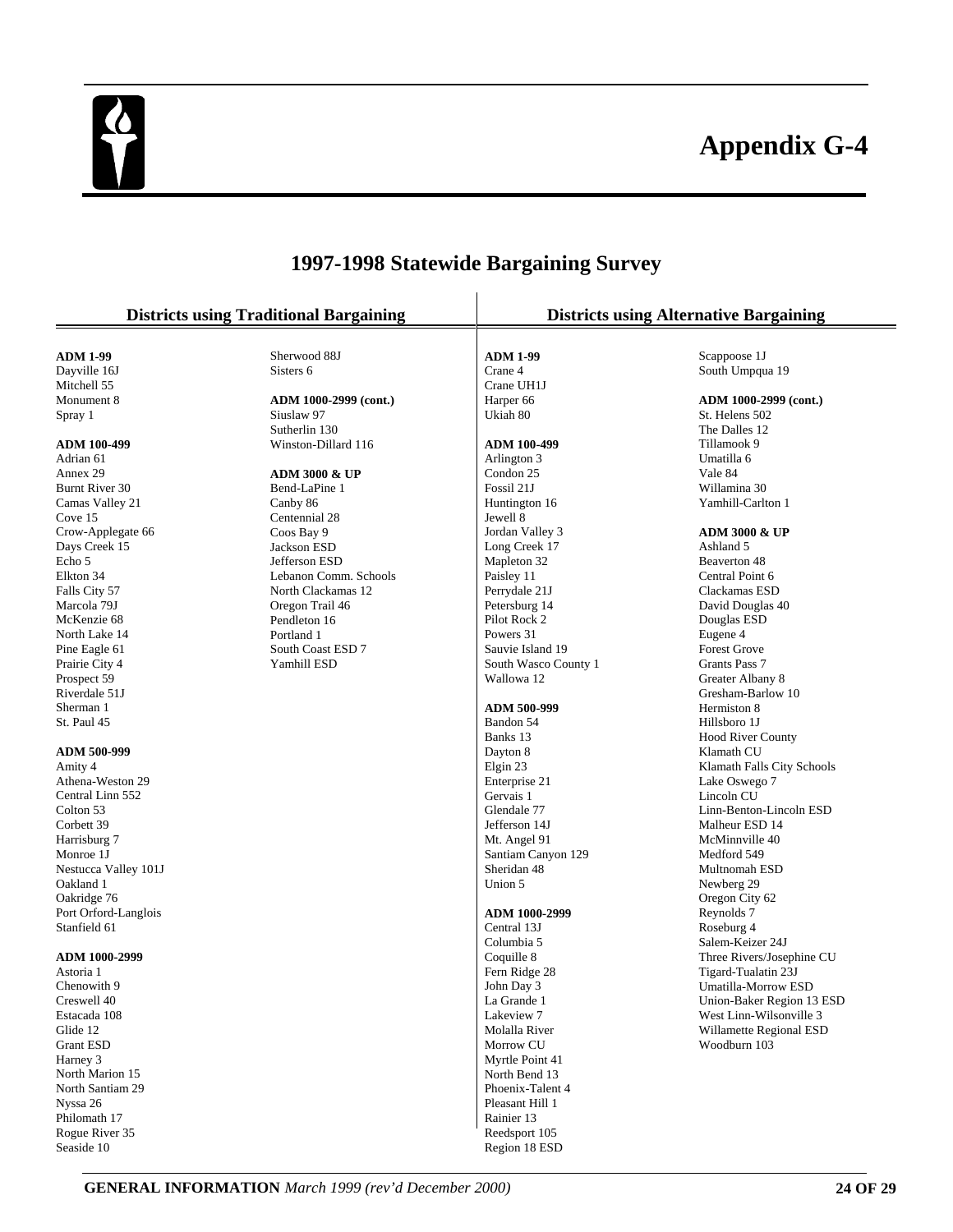

#### **1998-1999 Statewide Bargaining Survey**

#### **Districts using Traditional Bargaining Districts using Alternative Bargaining**

#### **ADM 1-99**

Annex 29 Dayville 16J Mitchell 55 Monument 8

#### **ADM 100-499**

Adrian 61 Butte Falls 91 Culver 4 Days Creek 15 Echo 5 Elgin 23 Lowell 71 Marcola 79J North Lake 14 Paisley 11 Riverdale 51J Sherman 1 St. Paul 45

#### **ADM 500-999**

Amity 4 Athena-Weston 29 Corbett 39 Gaston 511 Harrisburg 7 Monroe 1J Neah-Kah-Nie 56 Oakridge 76

#### **ADM 1000-2999**

Astoria 1 Brookings-Harbor 17 Cascade 5 Clatskanie Glide 12 Harney 3 Jefferson County 509J Lakeview 7 North Central ESD North Marion 15 Nyssa 26 Ontario 8 Reedsport 105 Seaside 10 Sherwood 88J Sisters 6 South Lane 45 Sutherlin 130 Sweet Home 55 Winston-Dillard 116

#### **ADM 3000 & UP**

Bethel 52 Canby 86 Centennial 28

#### **ADM 3000 & UP (cont.)** Coos Bay 9 Corvallis 509 Eugene 4 Hillsboro 1J Jackson ESD Klamath CU Malheur ESD 14 Northwest Regional ESD Oregon Trail 46 Pendleton 16 Silver Falls 4 Springfield 19 Woodburn 103 Yamhill ESD

#### Fossil 21J Spray 1 **ADM 100-499** Arlington 3

**ADM 1-99**

Burnt River 30 Condon 25 Helix 1 Huntington 16 Imbler 11 Jewell 8 Long Creek 17 Mapleton 32 Pilot Rock 2 Pine Eagle 61 Powers 31 South Wasco County 1 Union 5 Wallowa 12 Wasco County 29

#### **ADM 500-999**

Bandon 54 Banks 13 Central Linn 552 Colton 53 Dayton 8 Enterprise 21 Jefferson 14J Mt. Angel 91 Myrtle Point 41 Santiam Canyon 129 Scio 95 Stanfield 61 Vernonia 47 Warrenton-Hammond 30

#### **ADM 1000-2999** Chenowith 9 Coquille 8

Estacada 108 Gervais 1 Gladstone 115 John Day 3 La Grande 1 Molalla River North Santiam 29 Philomath 17 Phoenix-Talent 4 Pleasant Hill 1 Region 18 ESD Scappoose 1J Siuslaw 97 South Umpqua 19 St. Helens 502 The Dalles 12 Umatilla 6

Vale 84

**ADM 3000 & UP** Ashland 5 Central Point 6 Clackamas ESD Dallas 2 David Douglas 40 Douglas ESD Eagle Point 9 Grants Pass 7 Greater Albany 8 Hermiston 8 Jefferson ESD Klamath Falls City Schools Lake Oswego 7 Lebanon Community Schools Lincoln CU Linn-Benton-Lincoln ESD McMinnville 40 Medford 549 Multnomah ESD North Clackamas 12 Oregon City 62 Redmond 2J Reynolds 7 Roseburg 4 Salem-Keizer 24J South Coast ESD 7 Three Rivers/Josephine CU Umatilla-Morrow Union-Baker Region 13 ESD West Linn-Wilsonville 3 Willamette Regional ESD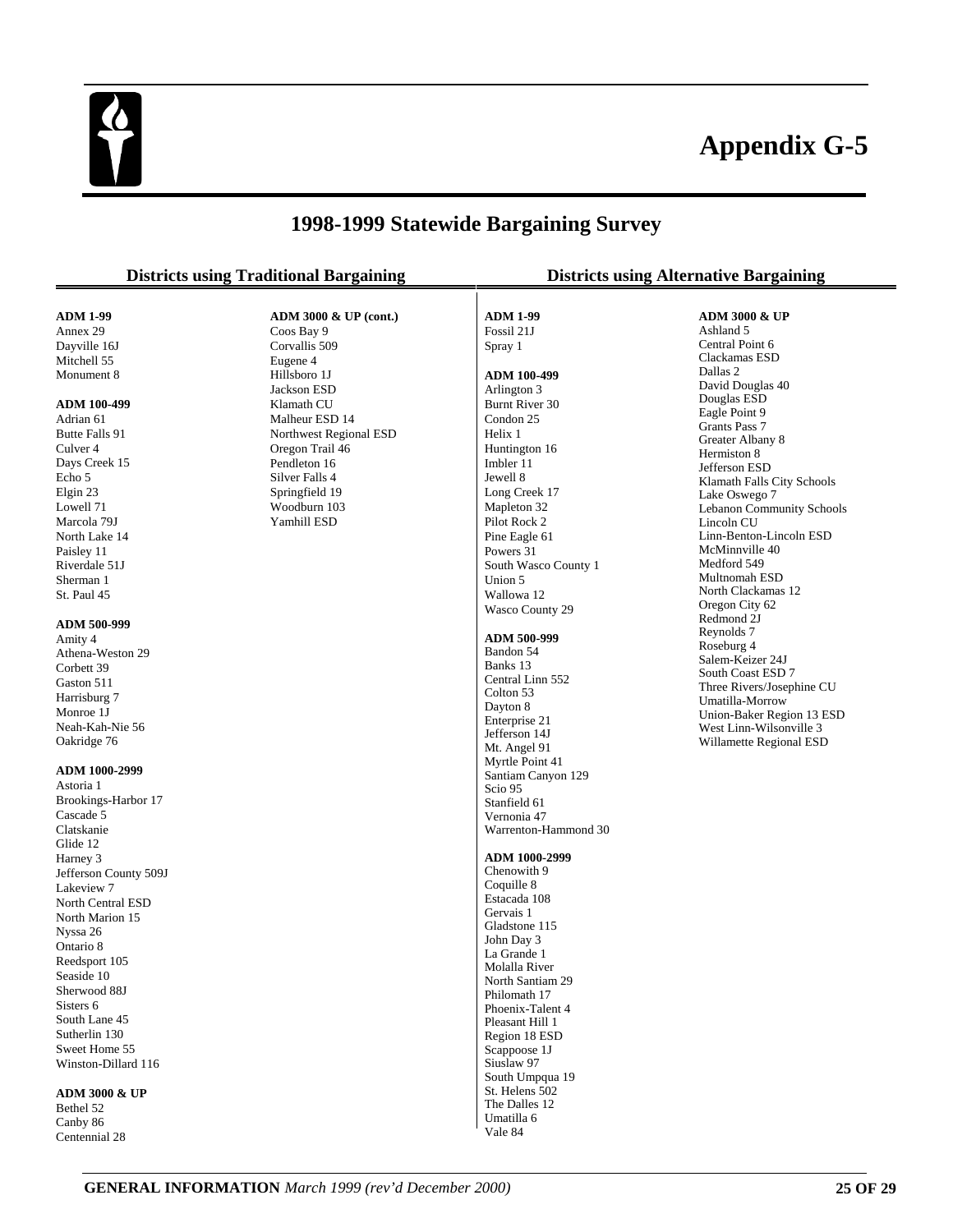

Ashland 5

## **1999-2000 Statewide Bargaining Survey**

#### **Districts using Traditional Bargaining Districts using Alternative Bargaining**

**ADM 1-99** Dayville 16J Mitchell 55

#### **ADM 100-499**

Adrian 61 Annex 29 Burnt River 30 Butte Falls 91 Camas Valley 21 Cove 15 Crow-Applegate 66 Echo 5 Elton 34 Huntington 16 Joseph 6 Lowell 71 North Lake 14 Prospect 59 Riverdale 51J Sherman 1 Yoncalla 32

#### **ADM 500-999**

Athena-Weston 29 Central Curry 1 Corbett 39 Neah-Kah-Nie 56 Oakland 1 Stanfields 61

#### **ADM 1000-2999**

Astoria 1 Brookings-Harbor 17 Cascade 5 Central 13J Creswell 40 Crook Co. Estacada 108 Fern Ridge 28 Harney 3 Jefferson County 509J Junction City 69 Morrow 1 Nyssa 26 Rogue River 35 Seaside 10 Sherwood 88J South Lane 45 Sutherlin 130 Vale 84 Willamina 30 Yamhill-Carlton 1

#### **ADM 3000 & UP**

Bethel 52 Centennial 28 Forest Grove Gresham-Barlow 10 Hillsboro 1J Newburg 29

#### **ADM 3000 & UP (cont.)** Oregon Trail 46 Parkrose 3 Portland 1

Roseburg 4 Silver Falls 4 Springfield 19 Tigard-Tualatin 23J

#### **ADM 1-99** Fossil 21J Harper 66 Long Creek 17

Monument 8 Ukiah 44 **ADM 100-499** Arlington 3 Condon 25 Culver 4 Days Creek 15

Elgin 23 Falls City 57 Helix 1 Jordan Valley 3 Paisley 11 Perrydale 21J Pilot Rock 2 Pine Eagle 61 Powers 31 South Wasco County 1 Wallowa 12 Wasco County 29

**ADM 500-999** Bandon 54 Colton 53 Dayton 8 Jefferson 14J Monroe 1J Nestucca Valley 101J Oakridge 76 Reedsport 105 Santiam Canyon 129 Vernonia 47 Warrenton-Hammond 30

#### **ADM 1000-2999**

Chenowith 9 Coquille 8 Gervais 1 Gladstone 115 John Day 3 La Grande 1 Lakeview 7 Molalla River North Bend 13 North Marion 15 North Santiam 29 Philomath 17 Phoenix-Talent 4 Scappoose 1J Sisters 6 Siuslaw 97 South Umpqua 19 Sweet Home 55 The Dalles 12 Tillamook 9

Beaverton 48 Bend-Lapine 1 Canby 86 Central Point 6 Clackamas ESD Coos Bay 9 Dallas 2 David Douglas 40 Douglas ESD Eagle Point 9 Eugene 4 Grants Pass 7 Greater Albany 8 Hermiston 8 Hood River 6 Klamath Falls City Schools Lake Oswego 7 Lebanon Community Schools Lincoln CU Linn-Benton-Lincoln ESD Malheur ESD McMinnville 40 Medford 549 Multnomah ESD North Clackamas 12 Oregon City 62 Pendleton 16 Redmond 2J Region 18 ESD Reynolds 7 Roseburg 4 Salem-Keizer 24J South Coast ESD 7 St. Helens 502 Three Rivers/Josephine CU Umatilla-Morrow ESD Union-Baker Region 13 ESD West Linn-Wilsonville 3 Willamette Regional ESD Woodburn 103

#### **ADM 3000 & UP**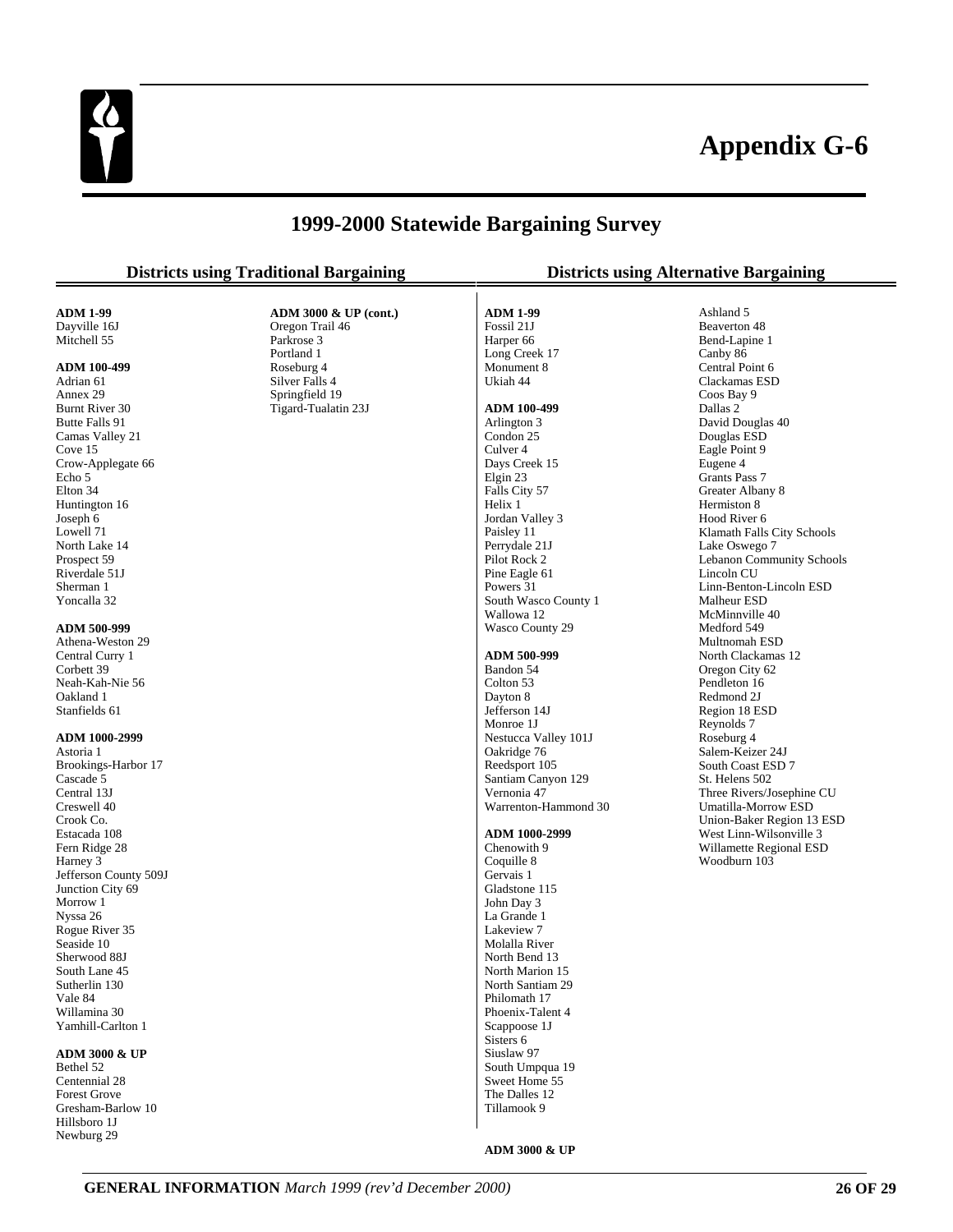

## **2000-2001 Statewide Bargaining Survey**

**ADM 1-99**

[Note: Data is collected as of 12/14/00]

#### **ADM 1-99**

Annex 29 Dayville 16J Jordan Valley 3 Long Creek 17 Mitchell 55 Ukiah 80

#### **ADM 100-499**

Adrian 61 Butte Falls 91 Cove 15 Elkton 34 Jewell 8 Lowell 71 McKenzie 68 Monroe 1J North Lake 14 North Douglas 22 Perrydale 21J Prairie City 4 Prospect 59 Riverdale 51J St. Paul 45

#### **ADM 500-999**

Bandon 54 Corbett 39 Enterprise 21 Harrisburg 7 John Day 3 Myrtle Point 41 Oakland 1 Stanfield 61 Willamina 30

#### **ADM 1000-2999**

Baker 5 Central 13J Coquille 8 Creswell 40 Estacada 108 Fern Ridge 28 Morrow Co. North Santiam 29 North Marion 15 Nyssa 26 Ontario 8 Phoenix-Talent 4 Pleasant Hill 1 Rogue River 35 Seaside 10 Sherwood 88J Siuslaw 97 South Lane 45 Sutherlin 130 Umatilla 6 Vale 84 Winston-Dillard 116

#### **ADM 3000 & UP** Gresham-Barlow 10 Hillsboro 1J Klamath CU Lane ESD

Newburg 29 North Clackamas 12 Northwest Regional ESD Oregon Trail 46 Parkrose 3 Portland 1J Silver Falls 4 Springfield 19 Tigard-Tualatin 23J Woodburn 103

#### Crane 4 Crane UH1J Fossil 21J Harper 66 Monument 8 Paisley 11 Spray 1 **ADM 100-499** Alsea 7J Blachly 90 Camas Valley 21 Condon 25 Days Creek 15 Echo 5 Elgin 23 Glendale 77 Helix 1 Huntington 16 Imbler 11 Joseph 6 Mapleton 32 Marcola 79J Pilot Rock 2 Pine Eagle 61 Port-Orford Langlois Powers 31 Sherman 1 South Wasco County 1 Wallowa 12 **ADM 500-999** Amity 4 Athena-Weston 29 Clatskanie 6J Colton 53 Culver 4 Dayton 8 Gaston 511 Glide 12 Jefferson 14J Knappa 4 Lakeview 7 Neah-Kah-Nie 56 Nestucca Valley 101J Oakridge 76 Reedsport 105 Santiam Canyon 129 Scio 95 Sheridan 48 Union 5 Vernonia 47 Warrenton-Hammond 30

**ADM 1000-2999** Banks 13 Chenowith 9 Crook County Gervais 1 Gladstone 115 Harney Co. 3

#### **Districts using Traditional Bargaining Districts using Alternative Bargaining**

**ADM 1000-2999 (cont.)** La Grande 1 Milton-Freewater 7 Molalla River North Bend 13 Philomath 17 Rainier 13 Scappoose 1J Sisters 6 South Umpqua 19 Sweet Home 55 Tillamook 9 Yamhill-Carlton 1 **ADM 3000 & UP** Beaverton 48 Bend-Lapine 1 Canby 86 Central Point 6 Clackamas ESD Coos Bay 6 Dallas 2 David Douglas 40 Eagle Point 9 Grants Pass 7 Greater Albany 8 Hermiston 8 Klamath Falls City Schools Lake ESD Lake Oswego 7 Lebanon Community Schools Linn-Benton-Lincoln ESD Malheur ESD McMinnville 40 Medford 549 Multnomah ESD Oregon City 62 Pendleton 16 Redmond 2J Region 18 ESD Region 9 ESD Reynolds 7 Roseburg 4 Salem-Keizer 24J South Coast ESD 7 St. Helens 502 Three Rivers/Josephine CU Umatilla-Morrow ESD Union-Baker Region 13 ESD West Linn-Wilsonville 3J Willamette Regional ESD Yamhill ESD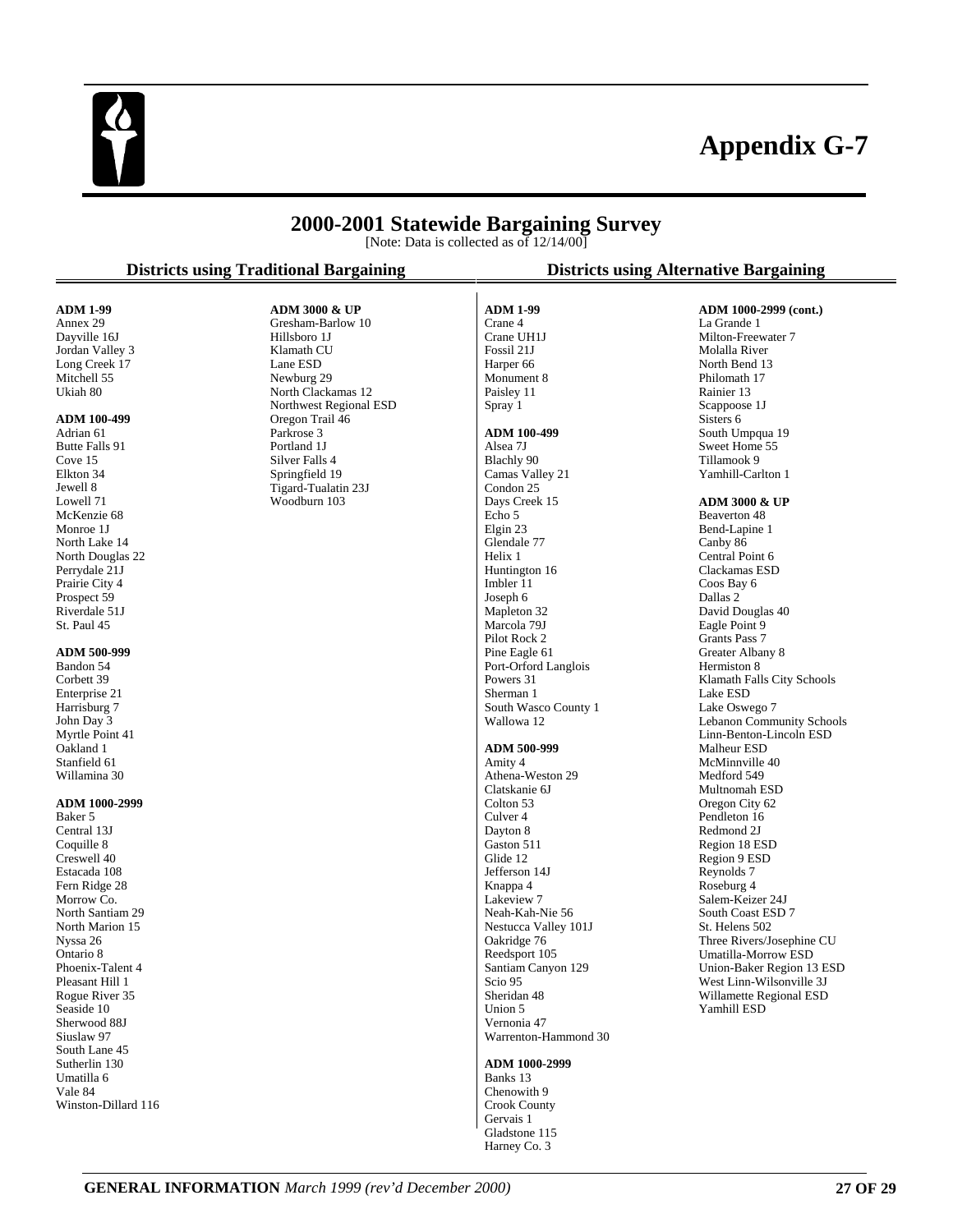